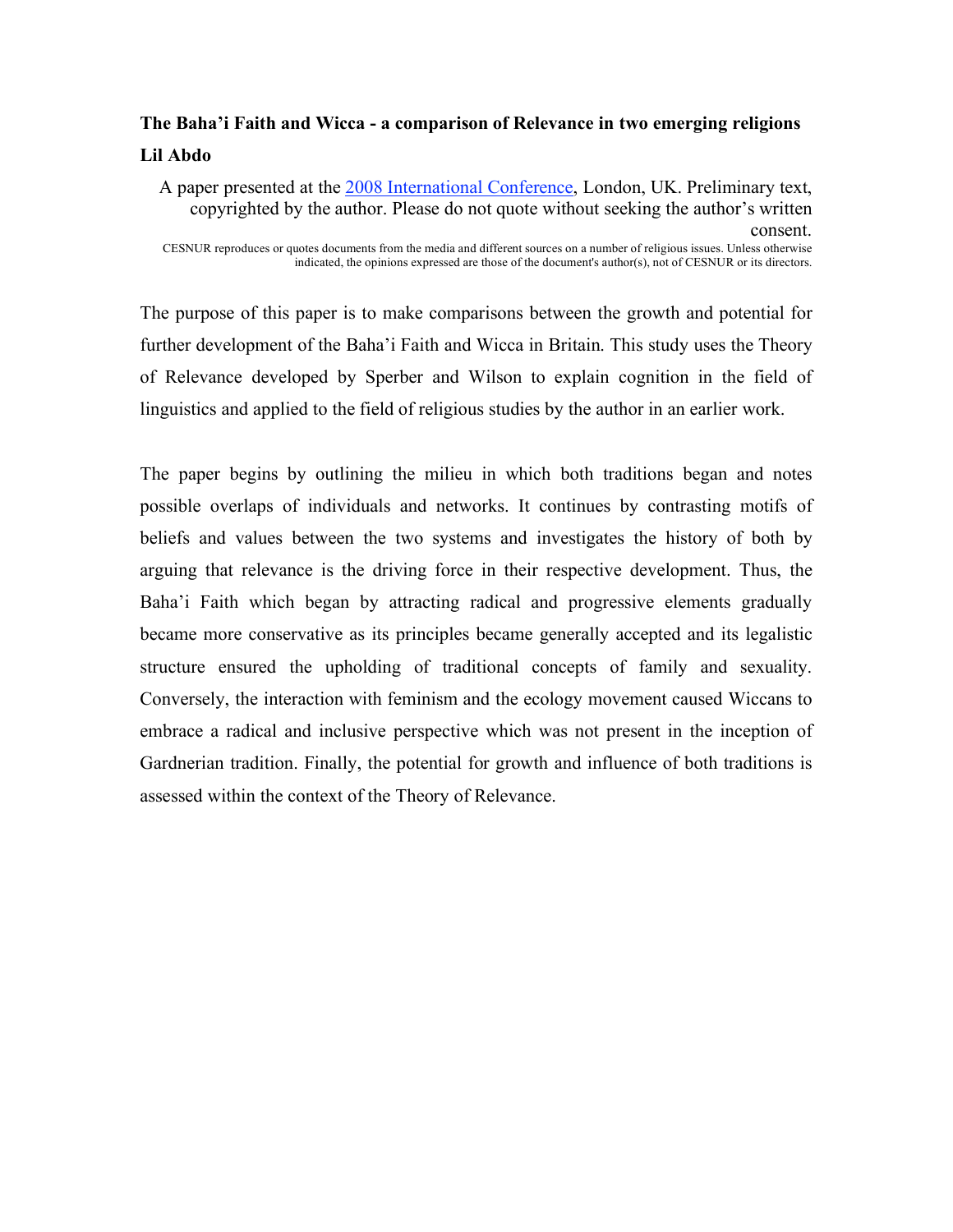#### **Introduction**

This genesis of this paper was the introduction of a course on Wicca which caused the writer to peruse some of the literature outlining the life and work of Gerald Gardner and the re-emergence (or invention) of Paganism, the work which was of particular interest was Ronald Hutton's *The Triumph of the Moon* 1 which described the macrocosm of language, belief and culture in which Wicca emerged, many of these seemed very similar to the networks previously described as contexts and used in the study of the early Baha'is in the British Isles<sup>2</sup> This raised the question of possible overlaps of either individuals and networks the identification of which is the purpose of the first part of this paper

#### **Definitions**

#### The Baha'i Movement and the Baha'i Faith

There is plenty of introductory material available on the Baha'i Faith it suffices to say that it was founded in Persia in the latter part of the nineteenth century. The first of its key figures was Siyyid Ali-Muhammad (1819 – 1850) titled The Bab (The Gate). The teachings of the Bab, were seeped in traditional Islamic magic, His use of talismans and sigils, often in the shape of pentagrams, were the same as those Arab philosophers and occultists expounded. The Bab proclaimed himself to be the Promised One of Islam, the Qa'im, and said that his Mission was to alert people to the imminent advent of another Prophet, "Him Whom God shall make manifest". This was Mirza Husayn-Ali (1817 – 1892) titled Baha'u'llah (The Glory of God) the Prophet-Founder of the Baha'i Faith who revealed some fifteen thousand Writings (referred to as Tablets) which include the revelation of the foundation principles of a "new world order of society founded on the

<sup>&</sup>lt;sup>1</sup> Hutton, R. Triumph of the Moon Oxford OUP 1999<br><sup>2</sup> Abdo, LCG. Religion & Relevance, the Baha'is in Britain 1899 – <u>1930</u> London, SOAS 2004, unpublished PhD thesis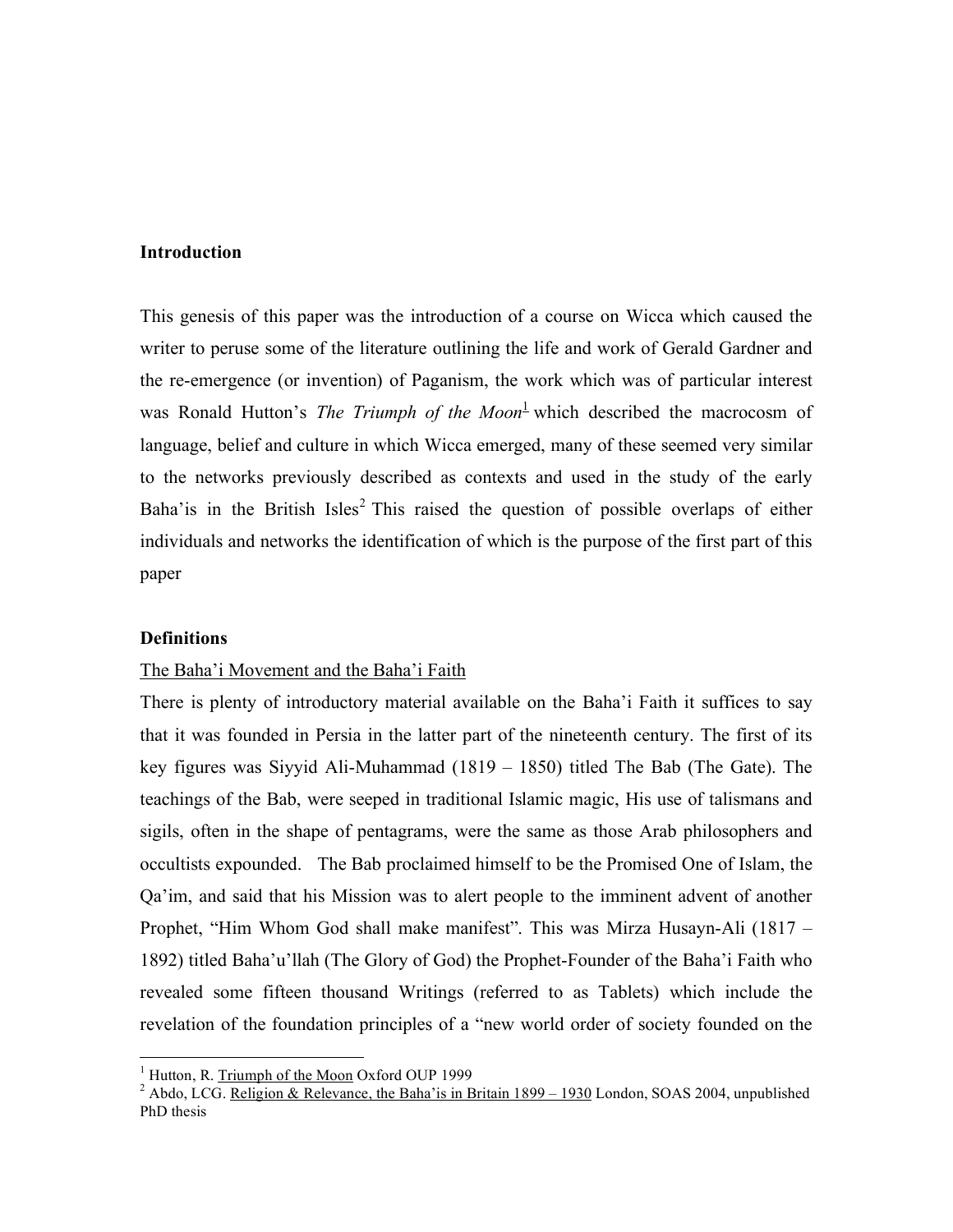unity of mankind, equality and justice."<sup>3</sup> Baha'u'llah named His eldest son Abbas (1844 – 1921) titled Abdu'l Baha (the Servant of the Glory) as His successor, Abdu'l Baha made two historic journeys to the West, between 1911 and 1913 in the course of these journeys he met and spoke with his Western disciples and was required to answer their questions and address their agendas. The fourth and final figure is Shoghi Effendi (1897 – 1957) grandson of Abdu'l Baha and designated Guardian of the Baha'i Faith; he was educated in Oxford and married to a Canadian, his mastery of the English language was exceptional and he was fully conversant with Western manners and customs. When Shoghi Effendi died without an heir the leadership of the Baha'i community passed to The Universal House of Justice an elected body of nine men based in Haifa.

The Bahá'í Faith, as it is known today, did not begin to emerge in Britain, even in an inchoate form, until the mid 1930s, what existed prior to that, from 1899 until the early 1930s, will be called here the Bahá'í Movement or Bahaism which is how its adherents referred to it and to distinguish it from the Bahá'í Faith which was to follow.

In Britain, the loosely knit groups of individuals who first identified themselves as Bahá'ís became the Bahá'í Movement, which was subsequently replaced by the Bahá'í Faith. It is important to Bahá'ís today to be recognised as a discrete world religion, and much Bahá'í literature begins by stressing its separateness from other religions. This has not always been the case; the Bahá'ís in Britain prior to 1930 repeatedly denied that they were a new or separate religion, some referring to themselves as Bahá'í Christians and retaining or, in some cases, acquiring church membership. The principle distinction, then, between the Movement and the Faith, was that the majority of pre-1930 Bahá'ís did not perceive themselves to be part of an independent religion, but rather saw Bahaism as being a supplement to their existing religious beliefs, and, in many cases, practices. This paper, then, defines the British Bahá'í Movement as a 'supplementary religious movement', based on the following criterion: membership of the Bahá'í Movement required no act of conversion; adherents remained in (and in some cases joined) other religious organisations and no break with pre-existing belief

 $3$  Momen, W (ed.) A Basic Baha'i Dictionary Oxford, George Ronald, 1989 p.41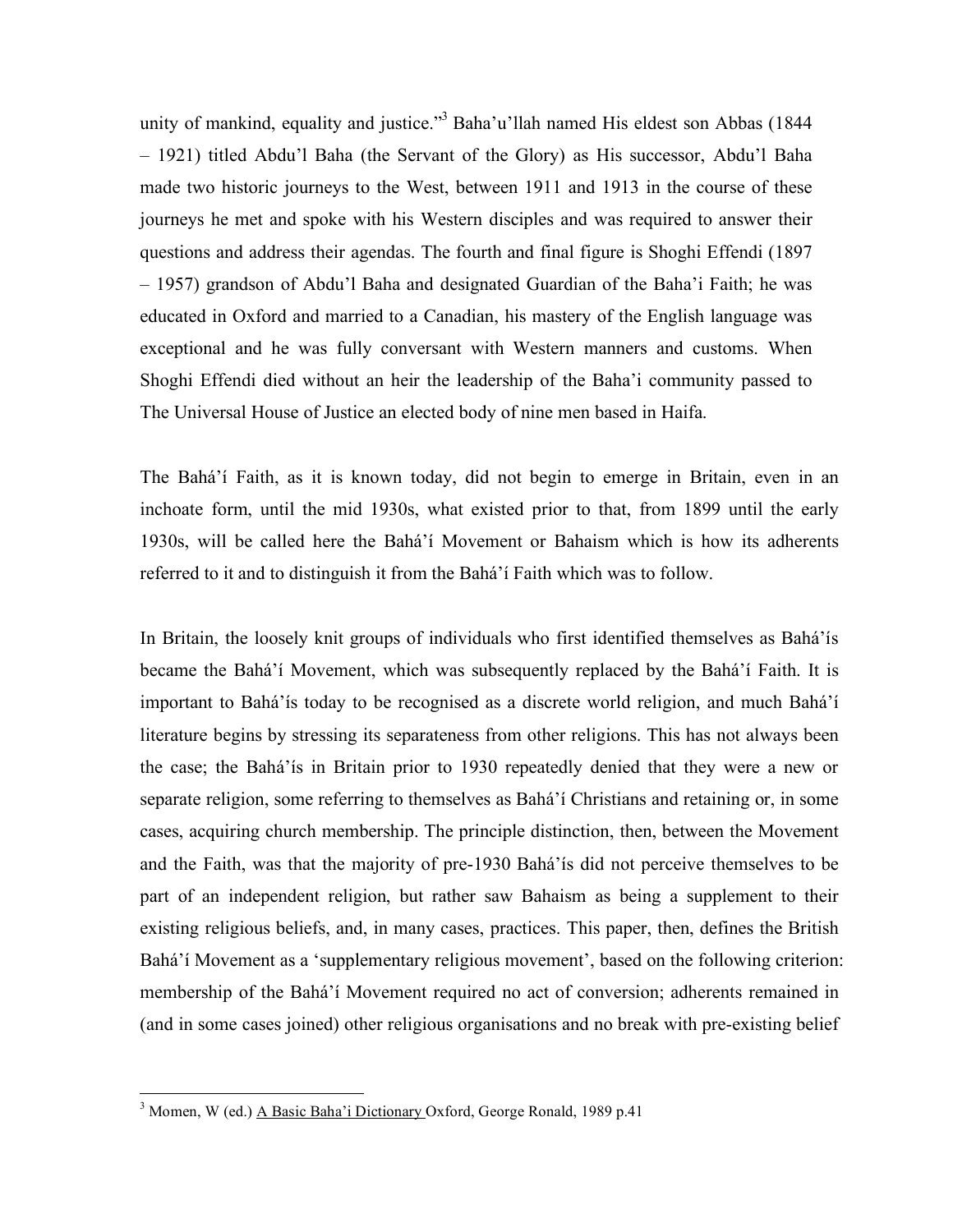was required. Bahaism was not seen as an alternative to other traditions, rather as a method whereby these traditions could be interpreted in a wider context.

In the case of the British Bahá'ís of this period, pre-existing links were the basis of networks within the Bahá'í Movement, and each network had its own understanding of what constituted Bahaism, so people were thus attracted to a particular version of Bahaism which dovetailed with pre-existing beliefs and which was reinforced by pre-existing social relations.

#### Wicca

Wicca, witchcraft or Paganism is much harder to define, as it has no single authority, no single cannon of scripture and an amazingly varied set of beliefs and practices, in fact it seems hard to find consensus amongst Pagans, despite this vagueness (or perhaps because of) Pagans seem happy to differ and many operate in eclectic groups. One event is, however, agreed upon to be of great significance in the re-emergence of Paganism and that is the publication of *Witchcraft Today* in 1954. This slim volume was the work of Gerald Gardner (1884-1964) a retired civil servant who had spent most of his adult life in the Far East, when he returned to England in 1936 he had missed the religious ferment of London in the first decades of the century and was not a part of a pre-existent network. Gardner would claim that he encountered witches in the New Forest through the Crotona Fellowship which formed part of a Rosicrucian Theatre group. The beliefs and rituals of these witches Gardner claimed were survivals of a pre-Christian religion similar to that described by Margaret Murray.<sup>4</sup> Gardner was certainly familiar with Far Eastern magical ideas; he had published a number of monographs on Malay culture and Cypriot metalwork which demonstrate a preoccupation with the magical uses of daggers<sup>5</sup>. That he met with Aleister Crowley on a number of occasions and was initiated into the O.T.O by Crowley in 1947 is well known, what is disputed is the role of Crowley in the development of the rituals Gardner would describe in his book. Those questions are outside the scope of this paper; however, what may be significant was Gardner's inability to revive the O.T.O. this may have caused him to consider the use of a different approach when he set about publicising Wicca. It is possible that

 $<sup>4</sup>$  Murray, M<br> $<sup>5</sup>$  Hutton ibid p223</sup></sup>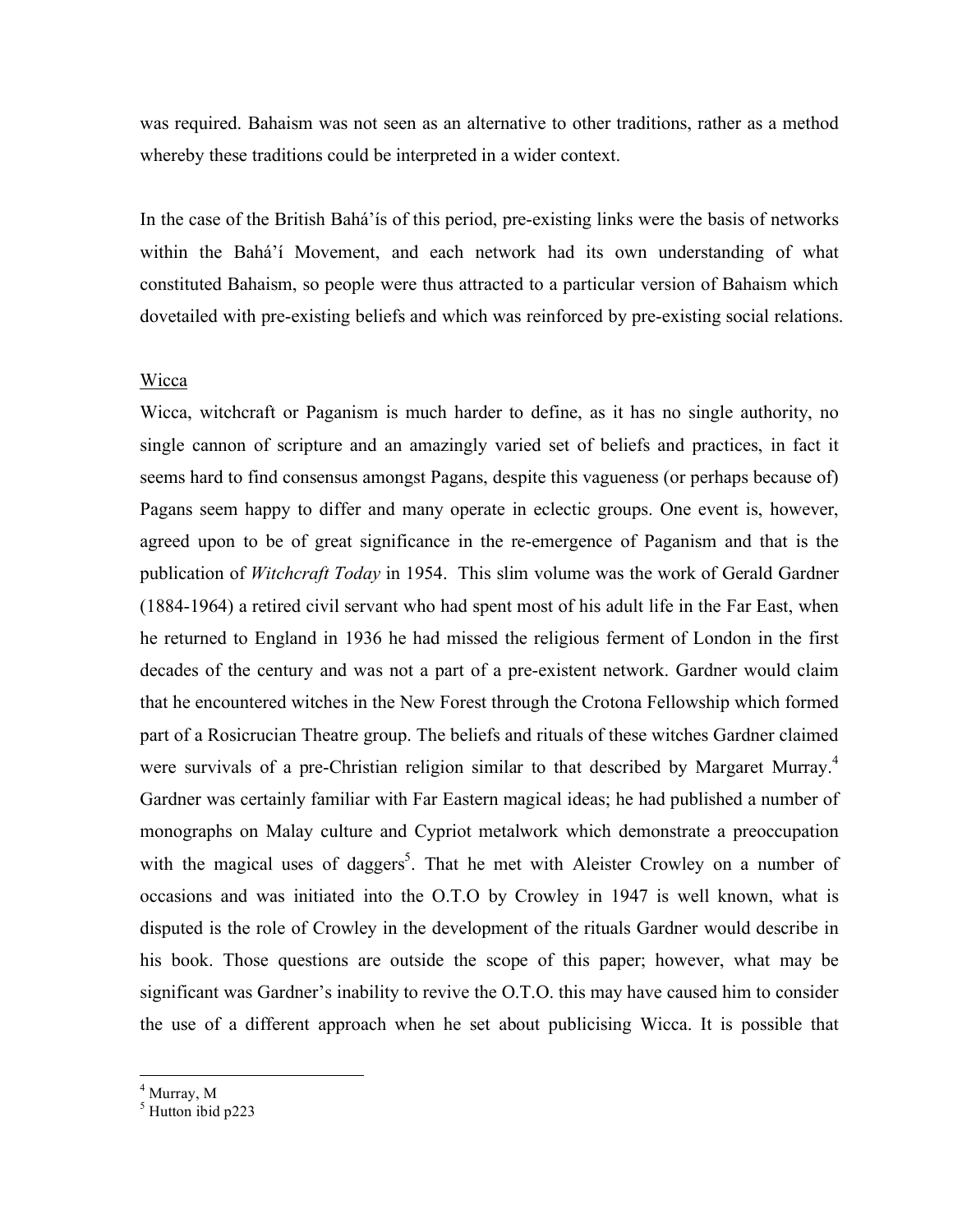Gardner's interest in a public museum, where he was "resident witch" chatting to the customers and articles in the popular press may have been an attempt to make contact with groups and or individuals – if there were any "survivors" out there they would be drawn to his beacon.

The authenticity of Gardner's claims to the antiquity of the rituals he described do not concern us here, but the parallel development with the Baha'is. Any person claiming a hereditary Pagan background<sup>6</sup> or even simply that Wicca was a survival of an Old Religion, was tacitly acknowledging a "supplementary religious movement" because anyone openly practising such a tradition prior to the repeal of the Witchcraft Act would, presumably have been subject to prosecution, consequently some form of conformity to Christian norms was required.

### The Theory of Relevance

For the full statement of the theory of relevance, recourse must be had to Sperber and Wilson:<sup>7</sup> what follows now is the very barest of its bones. When we overhear part of a conversation, that is something not addressed to oneself, it is often incomprehensible, even though it is in one's own mother tongue. Let us say we overhear the sentence: "They are all at it." We do not know who they are, nor what they are up to, only that it is probably something highly reprehensible. What comes from our automatic and inevitable processing of the sounds is technically known as a partial semantic representation. What we do not know is the context of the utterance, and we might allow our imagination freedom to fit any number of possible contexts to this partial semantic representation just for our own speculative amusement. If we knew the appropriate context to apply, and every conversation creates much of its own rolling context, then the utterance becomes disambiguated and enriched and can create a considerable contextual effect such that our amusement might be instead horror and outrage at the awfulness of what was taking place. Two types of action are

 $6$  For example, Alex Sanders is quoted in Hutton (ibid, p. 320) as having "been told by his grandmother of a witch ancestress"

<sup>7</sup> Dan Sperber and Deridre Wilson, *Relevance, Communication and Cognition* (Oxford: Basil Blackwell, 1986).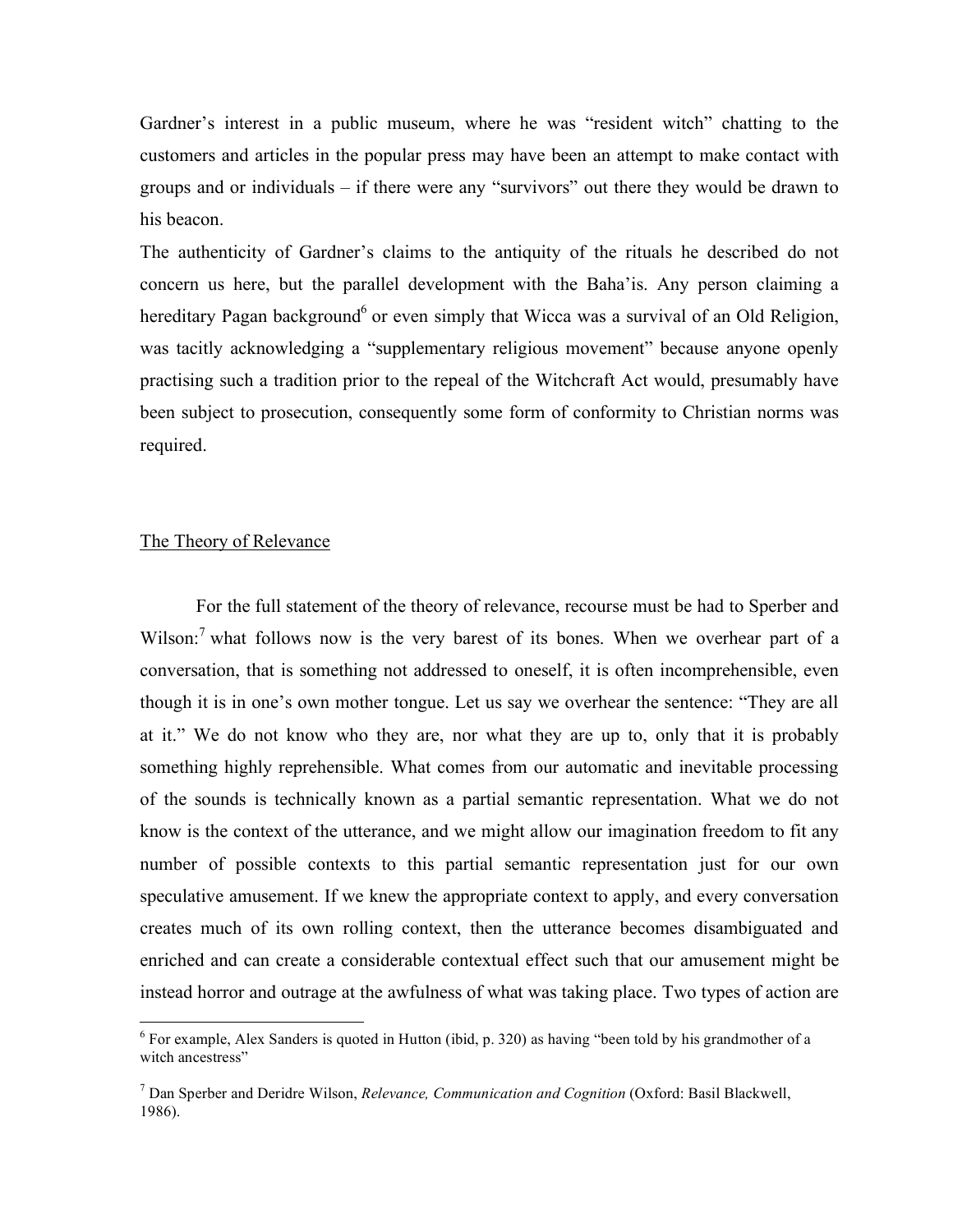then involved in comprehension: the first, linguistic processing to yield a partial semantic representation; the second, inference whereby contexts are matched against the representation until the appropriate one fits, thereby generating its contextual effect through disambiguation, reference assignment and enrichment. The question is, how do we know what the appropriate context is? Here the theory of relevance offers an explanation.

The theory of relevance proposes that everything addressed to someone by somebody else comes with a guarantee of relevance. Not only that, but the speaker will have put it in such a way that the addressee will have no difficulty grasping it. The theory of relevance therefore proposes that the appropriate context is the one which produces the maximum contextual effect with the minimum of processing effort. It argues that having contextual effects is a necessary condition for relevance, and that, other things being equal, the greater the contextual effect, the greater the relevance. A context is a set of assumptions, which are likely to be held with varying degrees of strength or conviction, with which the new information interacts, thereby producing the contextual effect. The contextual effects discussed in the theory are of three main types: contextual implication, the contradiction of existing assumptions and the strengthening of existing assumptions. The presentation by Sperber and Wilson is, of course, much fuller than this and deals with many other issues, as well as being strongly argued at every point. It raises the notion of relevance from being an intuitive undeveloped everyday concept to being a theoretical construct of importance in cognitive and communication theory. Ultimately the theory emerged from the shift that took place a few decades ago in linguistics from production theory to reception theory, which led to greater interest being taken in pragmatics. It also derived from developments in the cognitive sciences and in semantics and logic. One of its most significant innovations is its recognition that the context is not the predetermined given, as was previously assumed, but rather there is, even in everyday conversation, a choice of contexts, the choice resolved by the principle of relevance, the pursuit of which, they argue, is the goal of human cognition.

It used to be thought that humans had a special 'language' faculty that distinguished humankind from the animal and other kingdoms. It is now recognised that in fact we use the same procedures in processing speech and meaning as we do in processing and making sense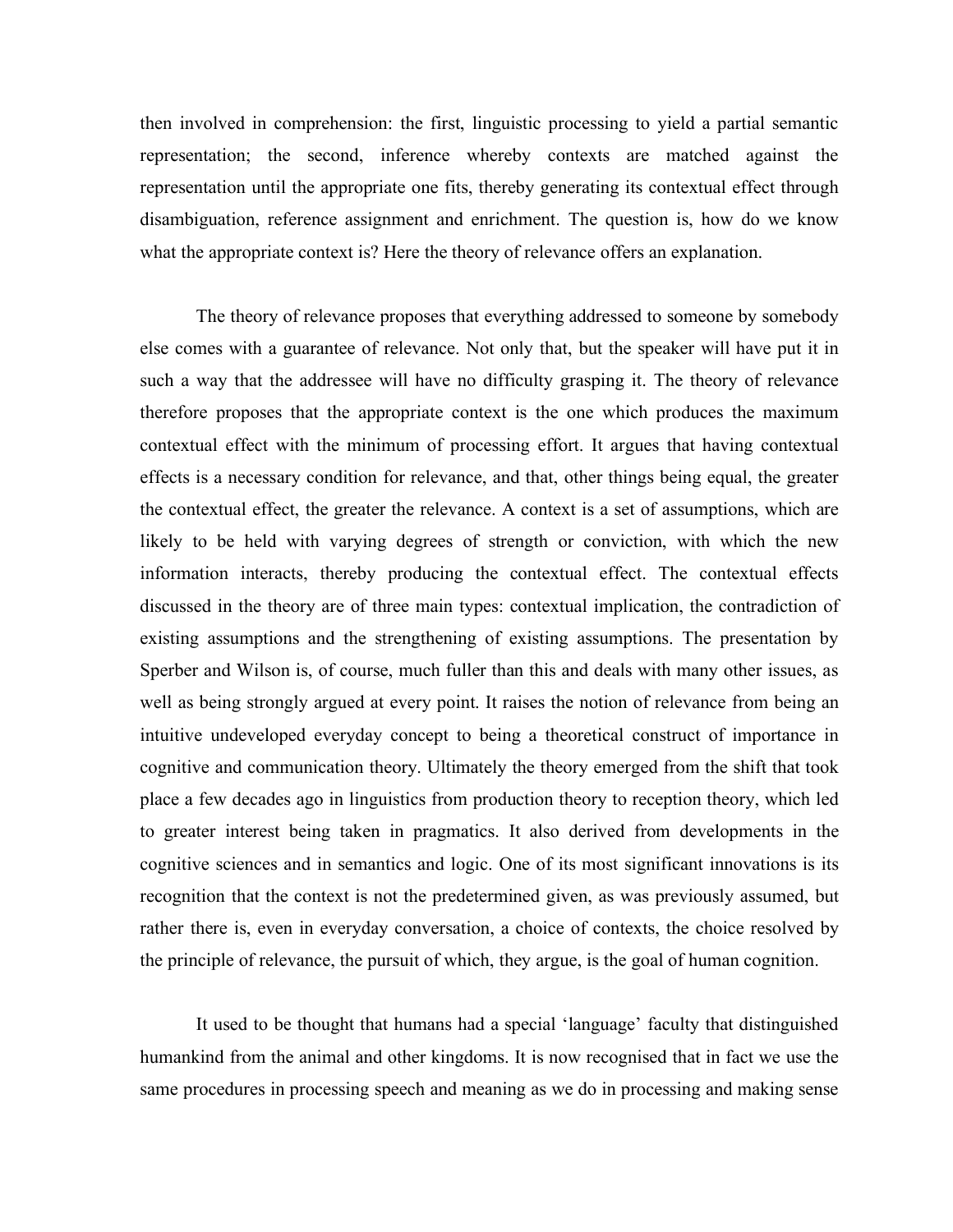of the world. Further, as Sperber and Wilson emphasise, language is not unique to humans,<sup>8</sup> nor is communication, what is original, as far as one knows, is the human use of language in communication, alongside other mediums. <sup>9</sup> What matters here, is that relevance is not restricted in its application to the domains of cognition and communication. Relevance intuitively can figure in all domains. What is proposed now is that the theory of relevance is the most elegant and fruitful way of accounting for how individual people are attracted to religious movements. There is a neutrality about relevance, as there is about the notion of a good fit, because the two notions belong to a realm at the interface of fact and value. There is a bit of fact and a bit of value in both, but not too much of either. To say that an individual was drawn into a particular religious movement because it was relevant to them at the time, or fitted and suited them as they were then, is greatly to be preferred both to the attribution to them of social or psychological inadequacy, as in the deprivation theory of the anti-cult movement, or to the suggestion they attained sainthood in some Damascene transformation, as can be implied in the term conversion. How then would the principle of relevance work in the domain of religion?

Every individual can be considered a context, or at least, a potential context, in that they can be seen as a unique sets of assumptions, values, feelings and attitudes at any given moment. Just as each new utterance changes the context of the next utterance in communication, so individuals are ever-changing contexts, although they often represent

 $\overline{a}$ 

<sup>&</sup>lt;sup>8</sup> "The activities which necessarily involve the use of language (i.e., a grammar governed representational system) are not communicative but cognitive. Language is an essential tool for the processing and memorising of information. As such, it must exist not only in humans but also in a wide variety of animals and machines with information processing abilities. Any organism or device with a memory must be able to represent past states of the world or itself. Any organism or device with the ability to draw inferences must have a representational system whose formulas stand on both syntactic and semantic relations to each other. Clearly these abilities are not confined to humans." Ibid., p. 173.

<sup>&</sup>lt;sup>9</sup> "The great debate about whether humans are the only species to have language is based upon a misconception of the nature of language. The debate is not really about whether other species than humans have languages, but about whether they have languages which they use as mediums of communication. Now the fact that humans have developed languages which can be used in communication is interesting, but it tells us nothing about the essential nature of language. The originality of the human species is precisely to have found this curious additional use for something other species also possess, as the originality of elephants is to have found that they can use their noses for the curious additional purpose of picking things up. In both cases, the result has been that something widely found in other species has undergone remarkable adaptation and development because of the new uses it has been put to. However, it would be as strange for humans to conclude that the essential purpose of language is communication as it would be for elephants to conclude the essential purpose of noses is for picking things up." Ibid*.* pp. 173-4.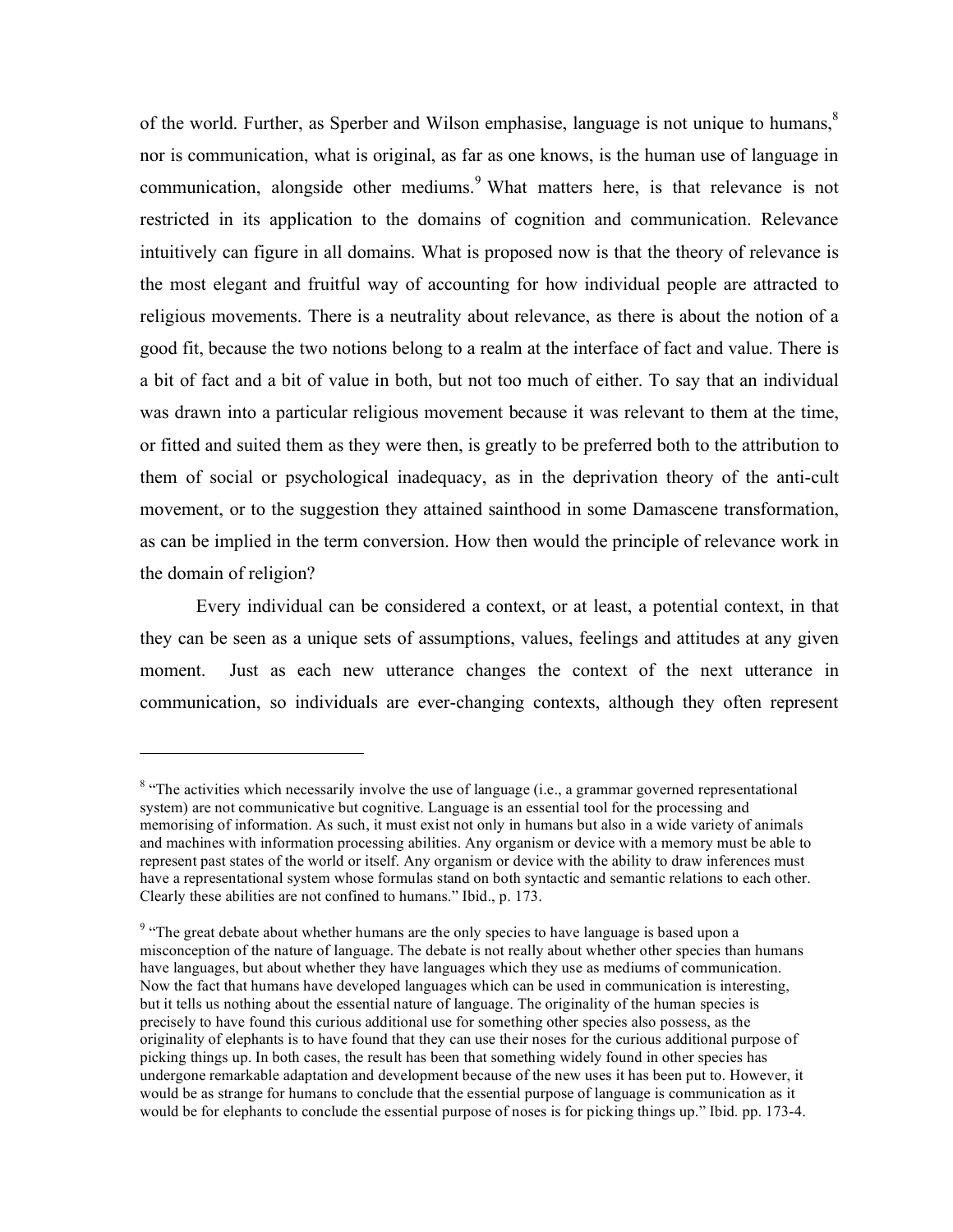themselves to themselves and others as remaining more or less the same person. In the course of their lives individuals are constantly processing new information, filtering out and dismissing much that which does not appear relevant to themselves. Largely this is an automatic process of the human reactive mechanism which gives an instant yes or no to an idea, feeling or sensation, quite often before it has reached the threshold of conscious awareness where individuals imagine they make choices. Despite the kaleidoscopic nature of the individual as a context, and the automatic pre-conscious censorship of the reactive mechanism, people, like the 'selfish gene', are actively alert to anything which is relevant to themselves. Depending on the individual's biography and the accidents which have conditioned much of the automatic reactive mechanism, there are many for whom that which pertains to the 'religious' or 'spiritual' is potentially relevant, to the point that their reactive mechanism lets such 'messages' through for conscious consideration.

The degree of relevance to the individual is measured by the contextual effect created when the new 'message', in whatever form it takes, - it could be an experience, an encounter, or a simple act of love and consideration, as well as a communication, - meets with the assumptions, values, feelings and attitudes of the individual in their configuration at that particular moment. The three main contextual effects discussed above, contextual implication, the contradiction of existing assumptions and the confirmation of existing assumptions, will serve well here. To be told: "Christ died for you" can, and should, have profound implications for every Christian, and can be taken as an example of the first type of contextual effect. For the second type, one's personal beliefs contain deeply held assumptions, and when these are challenged it can and does produce a considerable effect, although whether this results in the need to author a treatise *contra* someone or other, or produces, after deliberation, a change of mind, will depend on the circumstances. Of the third type there will be many examples in what follows. It is not just a case of saying the producer of the 'message' is 'right', or the self-satisfaction of being 'right' oneself, nor the anticipation that the producer might be useful to one's cause, rather it is more often that the contextual effect is created by the confirmation that one's own personal subjective reality is shared and has, thereby, an objectivity as well.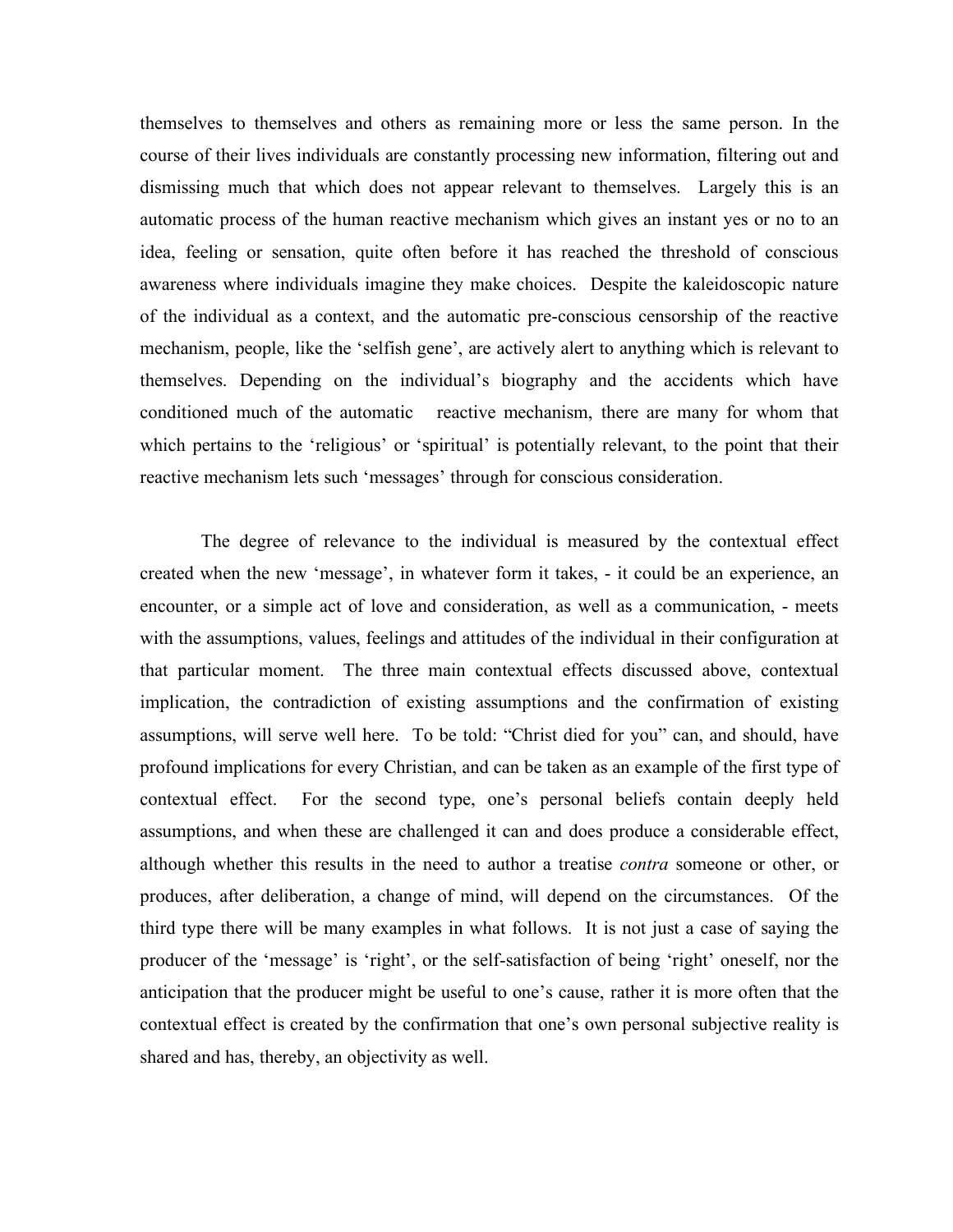Anyone who has spent time with a truly spiritual person will recognise what Berger describes in the quotation above about the effect of the presence of 'Abdu'l-Bahá. "He entered a room and its reality was changed. It became a place of peace and quiet, in which his words received a tremendous importance." His attribution of this effect to 'Abdu'l-Bahá's 'powerful personality', however, is perhaps unfortunate, since, nowadays, this would be too suggestive of egoistic celebrities or business moguls. It requires a deep spirituality, conversely an absence of ego and personality, to produce such inner peace in those present and to change the reality of a room. In terms of relevance theory, 'Abdu'l-Bahá had created in the audience his own context; he had stilled the reactive mechanisms of those present so that they would receive his words in a deeper part and so changed the context within each individual. Accordingly, his words, which Berger describes as frequently banal, became charged with significance to those present; they became maximally relevant.

It is not difficult to regard networks as contexts, in that they are founded on a communality of assumptions and values; nor is it difficult to transfer the notion of an individual's contextual effect to that of a network's collective response. This study will confirm the findings of scholarship on networks, that individuals belonging to a pre-existing network join a new movement along with the other network members, and leave it when the network no longer finds the new movement relevant. It is therefore possible to see the role of networks as providing that most essential requirement of relevance theory, the guarantee of relevance. When a speaker addresses one, it has the guarantee of relevance, that what is said will be of interest to the hearer, (the maximum contextual effect), and that it has been put in such a way that the first conclusion they draw will be the right one, (the minimum processing effort). While the network guarantees the relevance of the new movement the individual belongs, but leaves when the network's guarantee is withdrawn.

There remains one highly important element in relevance theory to consider: that of the inferential process that matches the appropriate context to the partial semantic representation and permits the disambiguation, reference assignment and enrichment which then gives rise to the contextual effects. In the early days of the period under review, the Bahá'í 'message' was both unclear and ambiguous. When a message is ambiguous or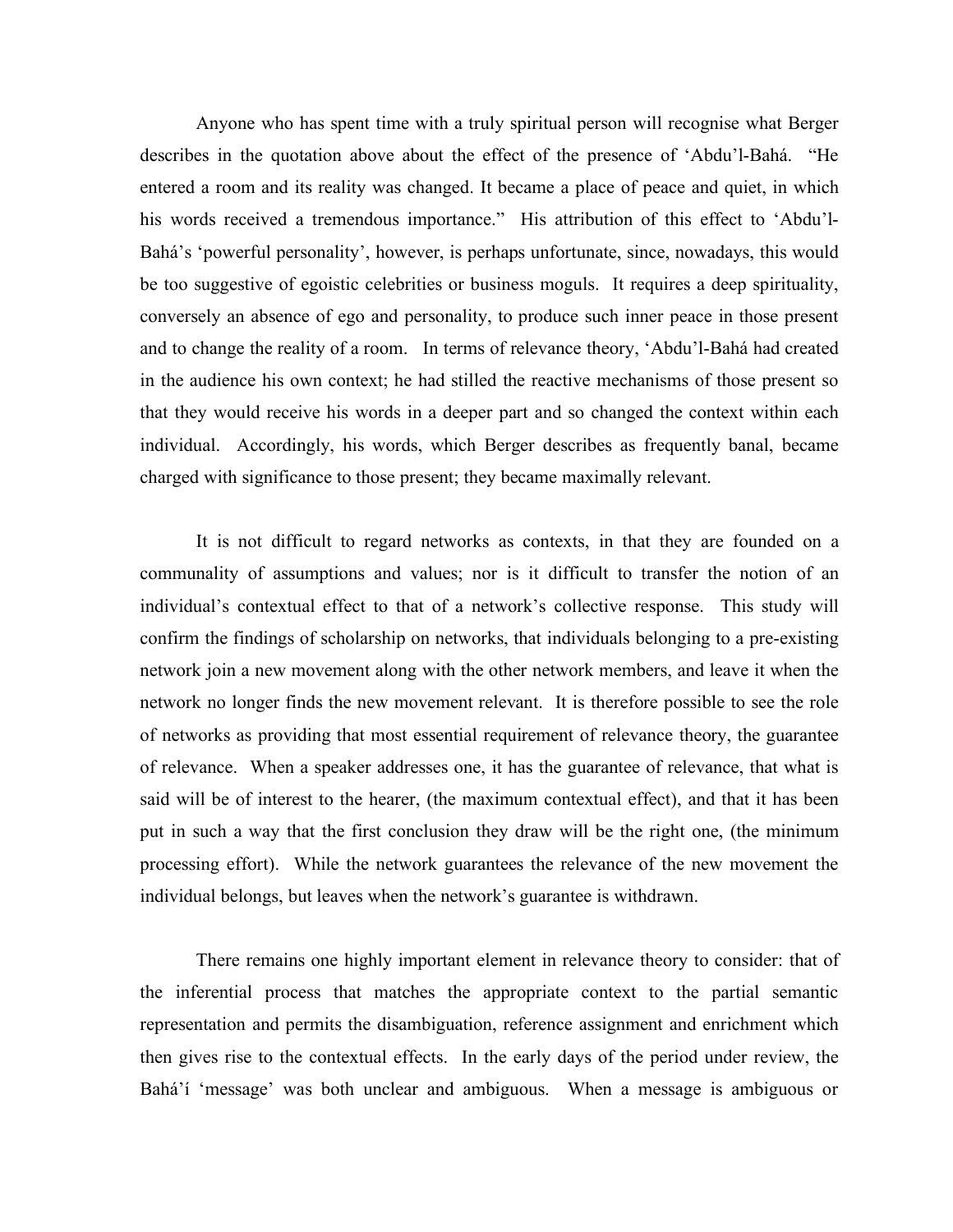unclear, it leaves room for individuals to disambiguate it in their own ways, to make their own inferences and to enrich it as they will. The enigmatic guru is often the most 'charismatic' simply because his followers have the scope to interpret and enrich his status and behaviour according to what they most desire him to be and do, often later to be disappointed. In the early representation of Bahaism, this study distinguishes between values and beliefs, a distinction born of the material. By values is meant such desiderata as unity, harmony, love, equality of the sexes, education, social and economic equality, and a universal language. By belief is meant the deep acceptance of the Bahá'í understanding of the status of Bahá'u'lláh. The values are ones to which most could readily assent, but each was of particular interest to one network or another, although only one network, the one that survived the longest, adhered to the belief. Somewhere in between value and belief is the chiliastic, millenarian motif of a new and better world not too distant in the future. Because Bahaism was a supplementary religious movement, with no requirement to abandon existing beliefs or practices, and with little or no organisation, network members were able to find the relevance of Bahaism in the particular value or values or belief of their pre-existing interest, and disambiguate and enrich Bahaism around that feature. One cannot speak of 'conversion' in this situation, only of finding varying degrees of relevance. It is because of this that the theory of relevance has been extended to religion and chosen as the most appropriate means of exposition for the situation of the early British Bahá'ís.

#### **Part One**

The most significant difficulty in relating the Baha'i Movement to Wicca and the most obvious is chronology, the Baha'i Movement as I have defined it ended in 1930, six years before Gardner's return to England and twenty four years before the publication of *Witchcraft Today*. It seemed unlikely there would be direct contact between Gardner's circle and the Baha'is. Furthermore the exact membership of Gardner's group is not known, so it appeared even less likely that any of the few undisputed names would have a Baha'i connection, however, this contention proved unfounded as a central figure of "The First Rosicrucian Theatre in England", the woman credited with introducing Gardner to the elusive Dorothy Clutterbuck was Mabel Scott Besant. Mabel Scott Besant was the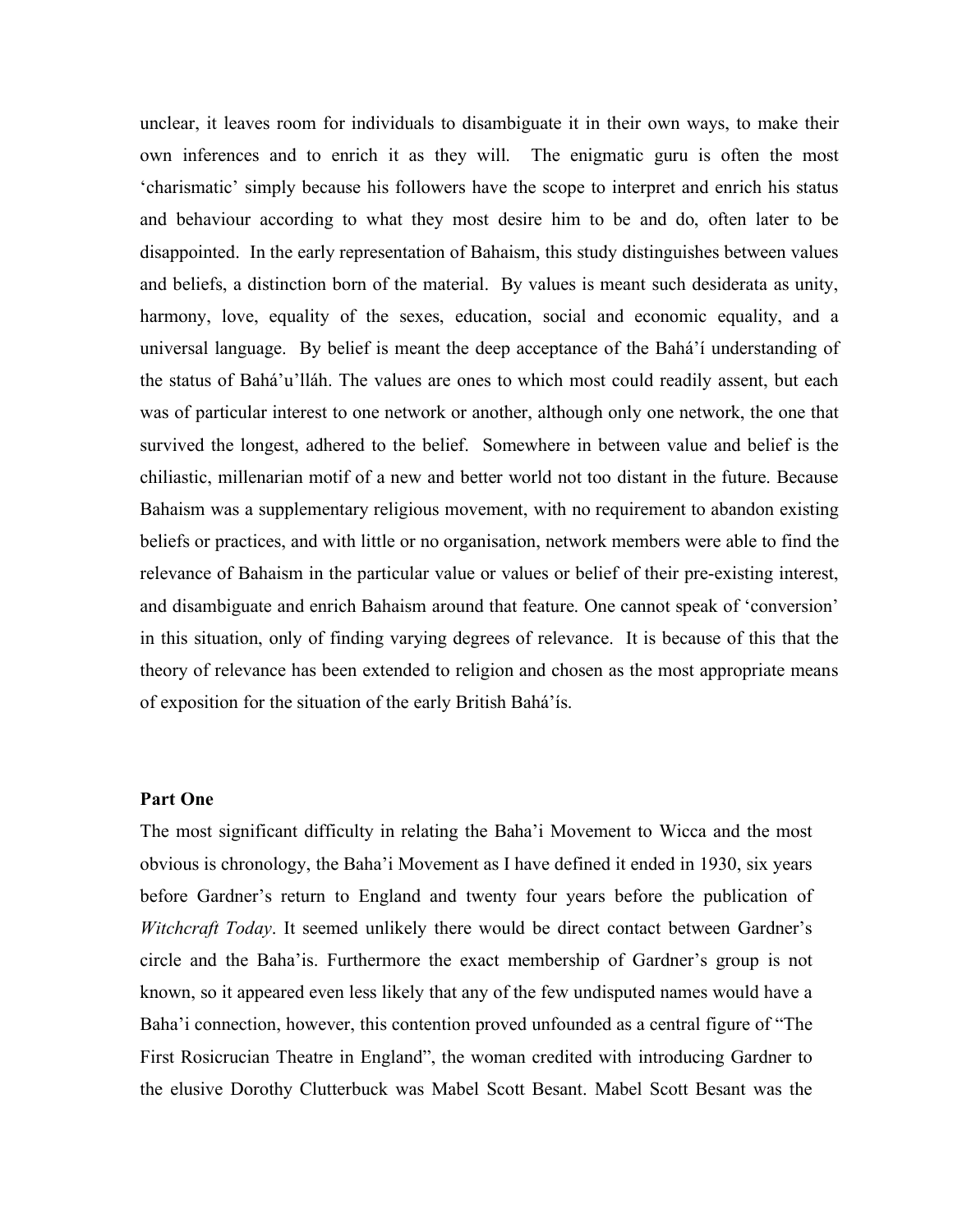daughter of Annie Besant, both women were Theosophists and Co-Masons. Annie Besant met 'Abdu'l Baha several times in London. 'Abdu'l Baha addressed the Theosophical Society in London at her personal invitation as President of the Society. Such a cordial relationship between the leaders of these two movements strongly suggests the possibility that that Annie Besant would have introduced 'Abdu'l Baha to her daughter and successor.

Another link may be found it is a small booklet (16 pages) called "Woodcraft Chivalry" by Aubrey T. Westlake, B.A. Printed by The Mendip Press,Ltd. in Weston-Super-Mare and dated 1917 on the title page is printed " A paper read to the London Bahais, December,1916". The Order of Woodcraft Chivalry had been founded by Ernest Westlake and his son Aubrey in 1916, when they grew disillusioned with the Boy Scout movement. In 1922 Harry Dion Byngham joined the Order, Byngham is suggested by Hesleton to have been important to Gardner's thinking: "There is one individual (Byngham) whom it is highly likely that Gardner met some time during the crucial years between 1936 and 1940 and who had substantial influence on him<sup>10</sup> Just how influential Byngham was, or even if he ever met Gardner is open to question, however, some writers have gone as far as suggesting that a group within The Order of Woodcraft Chivalry that was central to the development of Wicca "Steve Wilson … claims to have proved: … that there was in the New Forest, a group working the 4 quarters, stark naked, and invoking a horned god and moon goddess using Crowley's Hymn to Pan by 1923". <sup>11</sup> The role of Byngham and the Woodcrafters may be disputed but there clearly was a link with the Baha'is as early as 1916.

Whilst many of the Baha'is had links with Theosophy and 'Abdu'l Baha spoke at a number of Theosophical venues, the network amongst the Baha'is which had the most in common with the ideas which would crystallise into Paganism in its broadest sense were the Celtic Network. The Celtic Network is the term used to describe those who adhered to the Bahá'í Movement from the perspective of the Celtic mystery tradition or the Western occult systems.

<sup>&</sup>lt;sup>10</sup> Hesleton, P *Gerald Gardner & the Cauldron of Inspiration* Capall Bann, Milverton 2003, p. 111<sup>1</sup> Wilson, S *Wicca: The Real History* 2000 zee-list, quotes in Hesleton (ibid)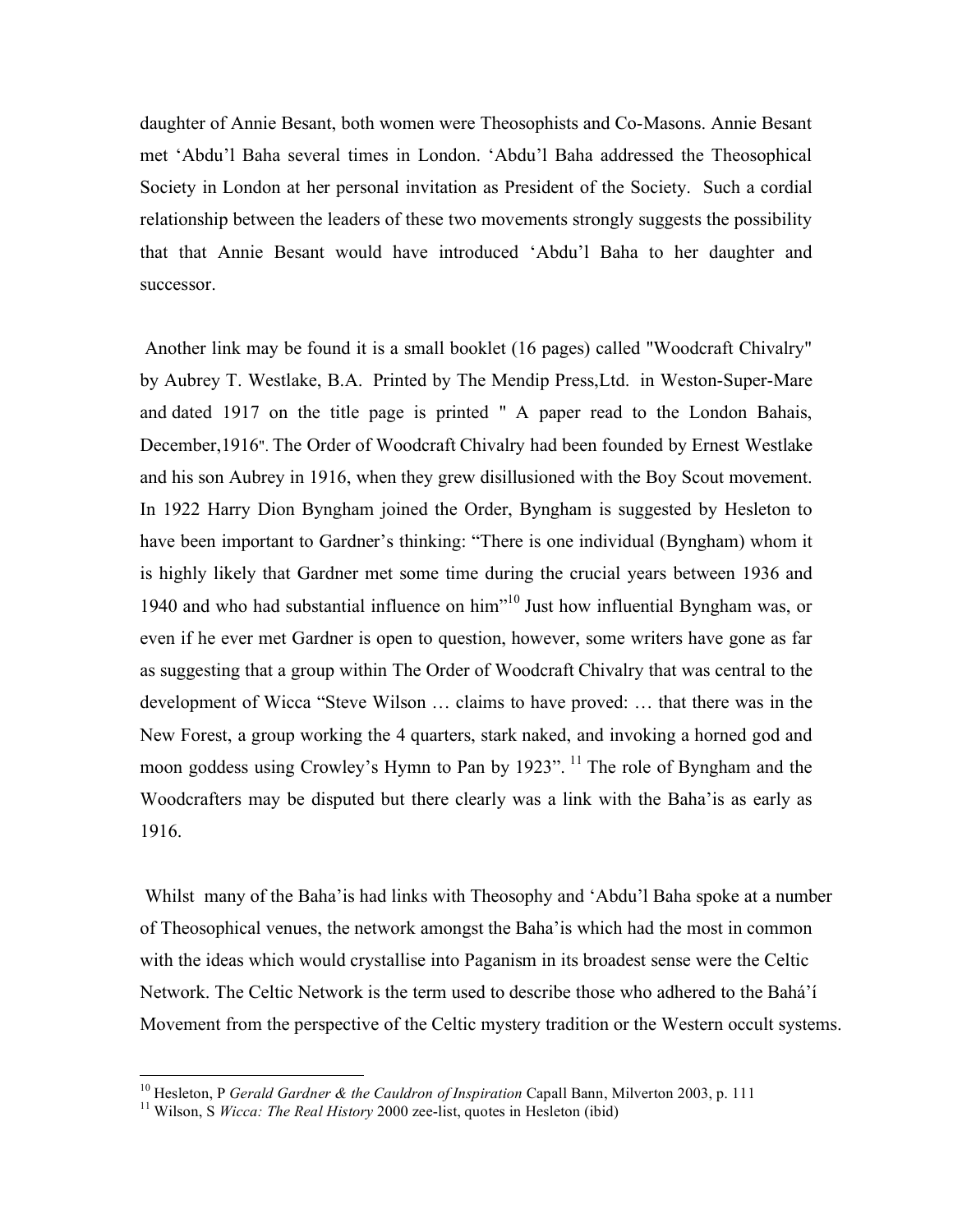The dominant figures of this network were Wellesley Tudor Pole and Alice Buckton. Members of this network were mainly known to each other prior to their involvement with Bahaism. Their interest in Celtic mysticism is the bond between them and consequently the context in which they found relevance in the Bahá'í teachings.

In 1902 Wellesley Tudor Pole experienced a dream which was to have a profound effect on him and incidentally initiate the second of the networks around Bahaism. Pole dreamt that he was a monk at Glastonbury Abbey. So powerful was the experience he felt compelled to travel to Glastonbury, he claimed he found the town just as he had seen it in his dream. Pole became convinced that Glastonbury was his spiritual home and that something awaited him to discover it there. He also received an impression that he would need a "triad of maidens" to find the relic.<sup>12</sup>

Pole was one of the five children of Thomas Pole and Kate Wansbourgh. Thomas Pole was an unconventional man involved in Fabian socialism, theosophy and the Garden Cities movement.<sup>13</sup> This latter interest was shared by Sir Patrick Geddes, who would play an important role in the Bahá'í activities in Edinburgh. The children were Mary, Dorothy (who died as a child), Katherine, Wellesley and Alexander. The entire Pole family were enthusiastic amateur spiritualists and between them published several short books channeled from the spirit world. In September 1906, Wellesley with his sister Katherine and her friends Janet Allen and Christine Duncan (née Allen) discovered an artifact in St. Bride's Well in Glastonbury. Their find was a curious blue glass bowl. Dr. John Arthur Goodchild (b. 1851) had placed the bowl in the well in 1899. Goodchild was an English medical practitioner. He spent the winters in Bordighera, [Italy] treating the many English tuberculosis patients resident there. His summers were spent either in Hampstead or Bath. In February 1885 he purchased the glass bowl and platter in a tailor's shop in Bordighera. The vendor claimed these items had been found bricked up in the walls of an old building which was being demolished in Albegna, a village between Bordighera and Genoa.<sup>14</sup> Goodchild took the items

 <sup>12</sup> Patrick Benham, *The Avalonians* (Glastonbury: Gothic Image, 1993), p. 56.

 $13$  Ibid., p. 53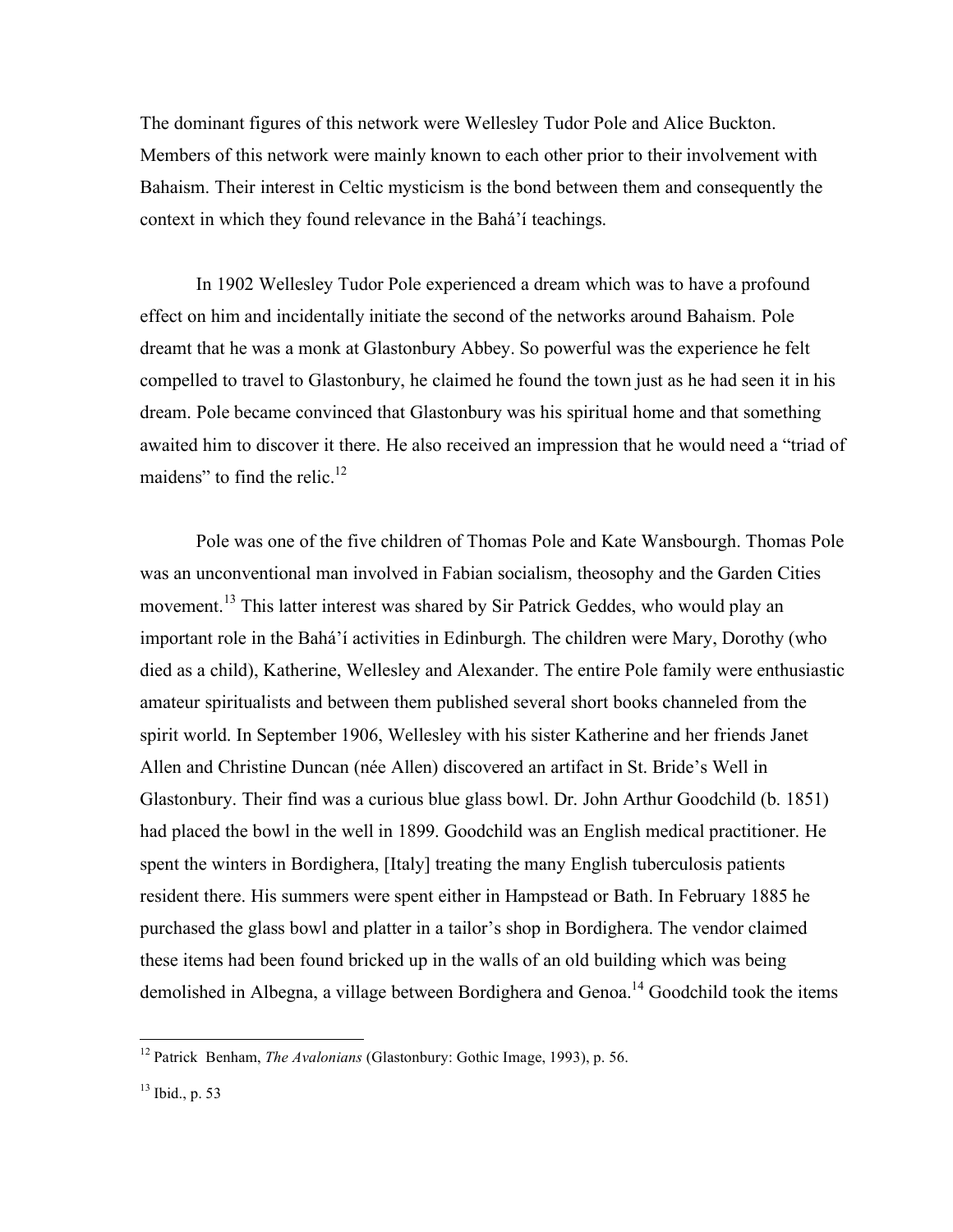back to London. He showed his find to Sir Augustus Wollaston Franks (1826-1897), Keeper of the British and Medieval Antiquities at the British Museum. Franks' findings were inconclusive. The bowl was unlike any other known example. He thought it was probably ancient and could not explain the process of its manufacture. The bowl and dish were locked away in a cupboard in the Goodchild home in Hampstead, where they remained for the next ten years.

Goodchild was not merely a physician. He wrote books of poetry and prose but he was also engaged on a much higher quest: to seek out the true roots of spiritual life in the West.<sup>15</sup> Whilst much mystical seeking at this time was directed towards the East, there was also a movement to rediscover the Western mystical tradition. Much of the emphasis of this movement centered on the pre-Christian Celtic culture of the British Isles. Goodchild believed that a high culture had existed in Ireland prior to the coming of Christianity. He began to write up his theories in a work that would eventually bear the title *The Light of the West.* In *The Light of the West* Goodchild outlined a history of Ireland, which he claimed was a matriarchal, goddess worshipping society. Central to this scenario is the figure of Saint Bride [Brigit] (453-523), whose traditional role as the foster mother of Christ is recounted to integrate both the pagan and Christian aspects of Celtic culture. Goodchild's understanding of Celtic religion was intensely feminist. He argued for the restoration of the feminine in all aspects of life. Goodchild summed it up:

> The Light of the West is the beauty of womanhood. It inculcates the hatred of warfare, and of empires established by the greed of nations or rulers. It preaches woman's desire for the empire of love.<sup>16</sup>

In 1897, shortly before the publication of his book, Dr. Goodchild was staying in Paris on his way back to Italy. He experienced an intense psychic experience in his hotel room. He heard a voice telling him that Jesus once carried the bowl in the house in Hampstead. It was

 $14$  Ibid., p. .6

 $15$  Ibid., p. 12.

 $16$  John Arthur Goodchild quoted in ibid., p. 19.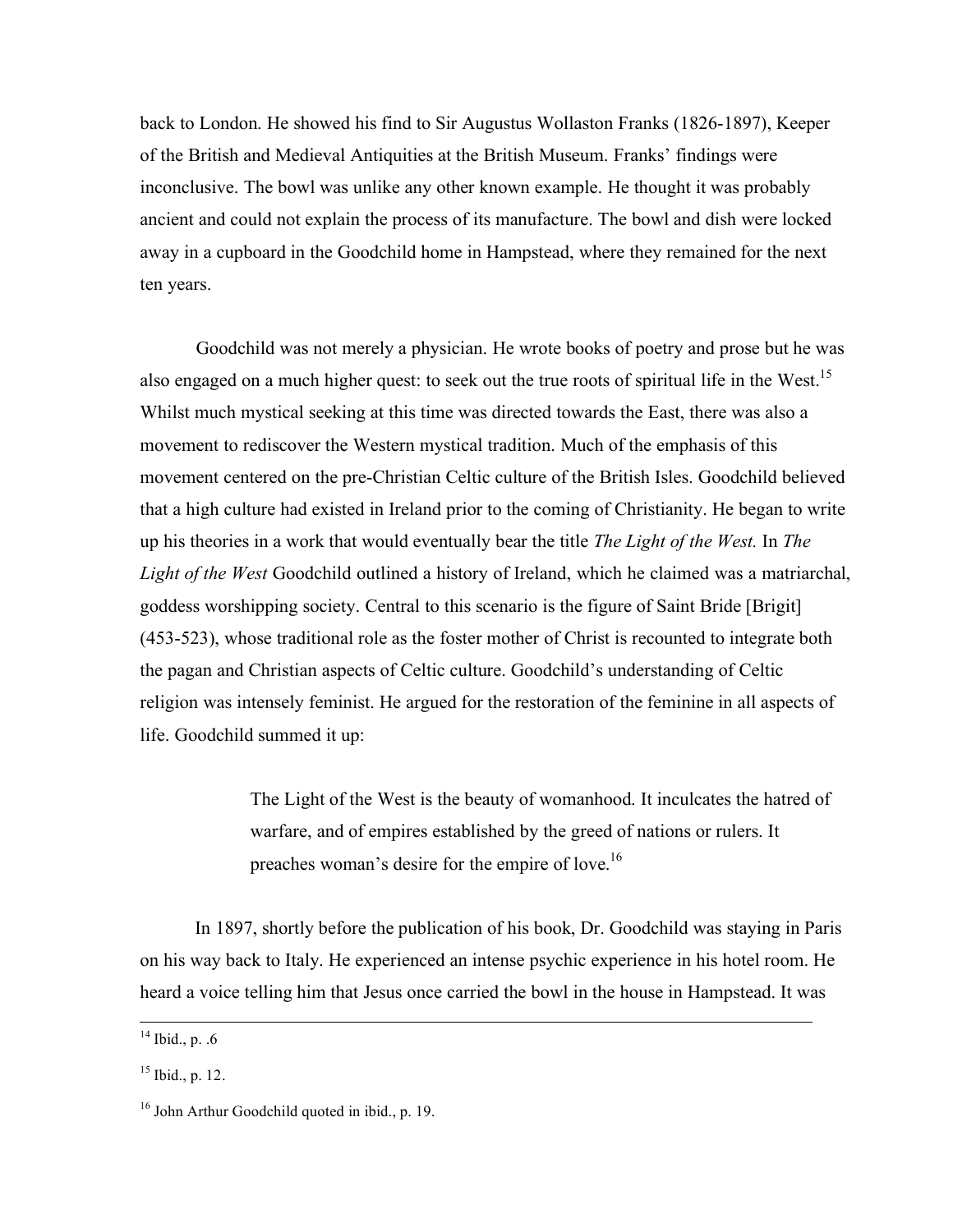also to be important in the century to come. The voice told Goodchild to hide the bowl in St. Bride's Well, Glastonbury, where a woman would find it. The bowl was to be cared for by a woman. Thus Pole, his sister Kitty and her two friends eventually found the bowl. The Poles knew Goodchild. He was a very close friend of William Sharpe (1855-1905), a man who wrote novels about the Celtic past under the name of Fiona McLeod. Sharpe claimed the spirit of this Highland woman possessed him when he wrote. The nature of Fiona was a secret even from Goodchild, whose friendship with Sharpe began with a correspondence with his nonexistent "cousin" Fiona. Ms McLeod's publisher was none other than Thomas Pole's friend in the Garden City Movement, Sir Patrick Geddes. Sharpe was also friends with W. B. Yeats whose connections with both the Golden Dawn and the politics of the Celtic Revival are well known. Yeats refers to Sharpe's work on several occasions.

The Allen sisters met with Basil Wilberforce in London and at a subsequent meeting in Dean's Yard in July 1907 about forty people were present at amongst them R. J. Campbell and Alice Buckton. Both of these people would play an important role in the growth of Bahaism. Alice Buckton, a writer and educationalist was to become deeply involved in the Celtic Network around the vessel and Glastonbury. Alice Mary Buckton was born in Hindhead, Surrey in 1867. She was one of the eight children of the polymath and scientist George Bowdler Buckton (1817-1905). From her youth Alice was interested in helping others. As a young woman she was involved with Octavia Hill's (1838-1912) Southwark Women's University Settlement. She was deeply impressed with the work of Hill in the field of housing. Although herself childless, Buckton was deeply concerned about mother-hood, children and education, Patrick Benham writes "She saw woman pre-eminently as mother, but a motherhood not confined to the raising of her own children. It stood for a power to feed and nourish and support life, wherever and however that life required it."<sup>17</sup> Buckton seems to have been well aquatinted with feminine notions of spirituality based on the concept of the universal mother. The German Friederich Wilhelm August Froebel (1782-1852) influenced her in the field of education. Buckton visited the Pestalozzi-Froebel Haus in Germany. She persuaded the principal, Annette Schepel (d. 1931) to join her in England and work in the Sesame Garden and House for Home Life Training in St. John's Wood. Buckton and Schepel were

 <sup>17</sup> Benham, *The Avalonians*, p. 146.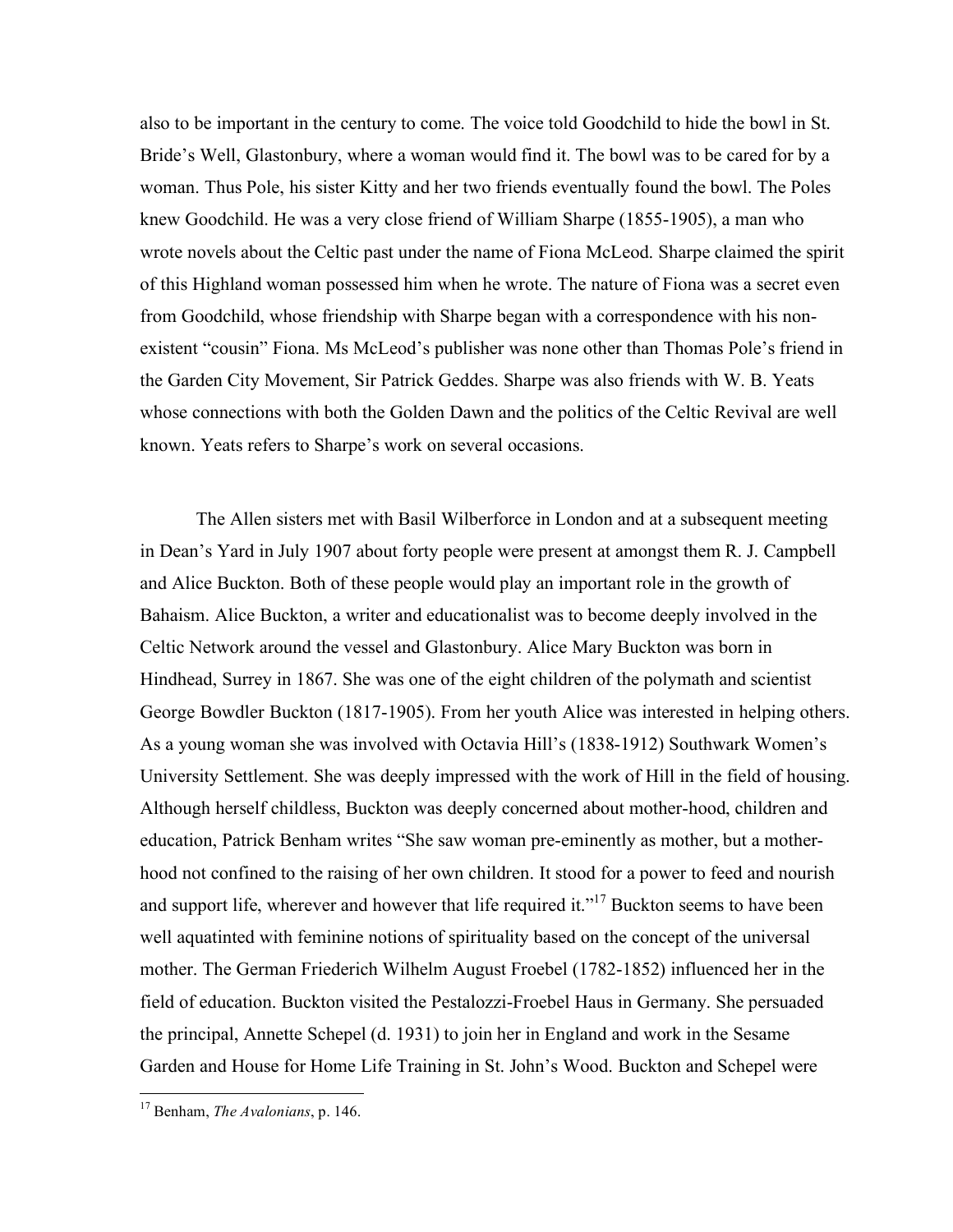life long partners. They lived together until Shepel's death in Glastonbury in 1931. Alice Buckton was already a well-established playwright and poet when she accepted Wilberforce's invitation to hear Pole explain about his Glastonbury bowl. The meeting changed her life. She wrote to Pole describing her feelings about the bowl on 8 August, six days later he met her. On 20 September 1907 Buckton made her first visit to the Clifton Oratory. The emphasis on women's' spirituality and the role of the bowl in the reinstatement of the feminine in the religions of the West were totally in line with her own ideas.<sup>18</sup> On the 23 September, the members of the triad took her to visit the well. The next day Buckton met Dr Goodchild for the first time. Buckton expressed her belief that a community of women should eventually be formed in Glastonbury around the spiritual beacon of the cup. To this end Buckton purchased the Chalice Well and the former Catholic seminary in whose grounds it was in 1912.

Dion Fortune (1890-1946) stayed at Alice Buckton's community guest house in Glastonbury, before purchasing her own property in the town. Fortune, who was arguably the most important figure in the revival of occultism in Britain, wrote extensively about Buckton in her book about Glastonbury, *Avalon of the Heart.* She also wrote about the "Christos" as part of a sequence of bringers of esoteric knowledge in a way very similar to the Baha'i concept of "Progressive Revealation". In the passage below Dion Fortune equates Abdu'l Baha with Buddha, Osiris and Krishna:

> Each Christos who comes to the world has a special mission to fulfil in relation to the evolution of humanity. Osiris taught his people the arts of civilisation, Krishna taught them philosophy, Buddha taught the way of escape from the bondage of matter, Abdul Baha taught social morality. If there are those who object to these Great Ones being ranked with Our Lord as manifestations of God<sup>19</sup> and Saviours of mankind, then esoteric science must agree to differ from them …initiates of the Western Tradition will not agree to Our Lord being swept

 $\overline{a}$ 

<sup>&</sup>lt;sup>18</sup> Ibid., p. 158.<br><sup>19</sup> The description 'Manifestation of God' is a peculiarly Baha'i term and may indicate Fortune was familiar with Baha'i terminology and writings.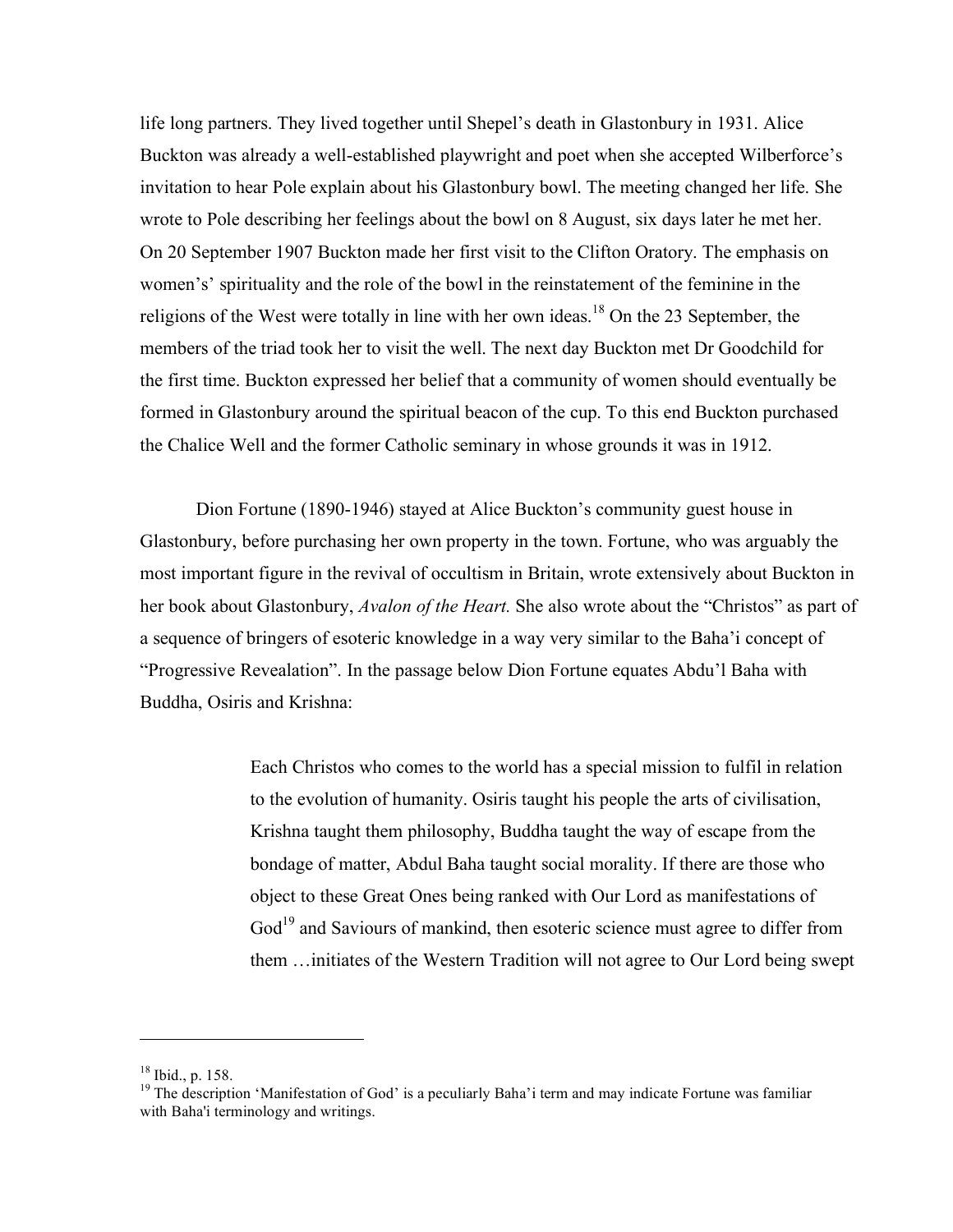aside as merely a good man who taught according to his lights, nor yet as a medium who was used by the by the Christ. $20$ 

Fortune was well known to the Celtic Network Bahá'ís and the above passage (written about 1930 but reiterating concepts developed earlier) would indicate that their relevance for people seeped in Western occult tradition would be obvious. Fortune is one of the four people described by Hutton as one of the "God (and Goddess) Parents" of Wicca. It is not known if Fortune and Gardner ever met, however,  $Heselton<sup>21</sup>$  speculates they may have met at the Fouracres naturist club in Bricket Wood. Whether or not Fortune and Gardner met, Fortune's importance to the development of modern Paganism is undisputed, as is her knowledge of and interaction with some of the Baha'is.

Despite her unconventional ideas Buckton remained firmly within the Church of England. Benham writes,

> Unlike a lot of other people working for social change and recommending new ideas, Alice had never forsaken the Anglican Church of her upbringing. She certainly transcended the *status quo*, embracing a kind of mystical pantheism while keeping hold of the essential tenets of the faith. The small fly-leaf dedication to *Eager Heart* summarises her view perfectly: "Inscribed to all who see and worship the One in the Many. $^{22}$

Buckton was however committed to Bahaism as part of her understanding of Christianity as did most of the Celtic Network influenced as they were by New Theology and Christian socialism. Pole described his introduction to Bahaism in an interview in the *Christian Commonwealth* of 28 December 1910. <sup>23</sup> He said "I first heard of the movement when on a visit to Constantinople prior to the Turkish revolution in 1908 ... When I returned to London I

 $\overline{a}$ 

<sup>20</sup> Dion Fortune, *Aspects of Occultism* (Wellingborough: Aquarian Press, 1978), p. 24.

<sup>&</sup>lt;sup>21</sup> Hesleton ibid p.131<br><sup>22</sup> Ibid.<br><sup>23</sup> "A Wonderful Movement in the East: A Visit to Abdul Baha at Alexandria," *Christian Commonwealth* (London) (28 Dec. 1910), p. 231.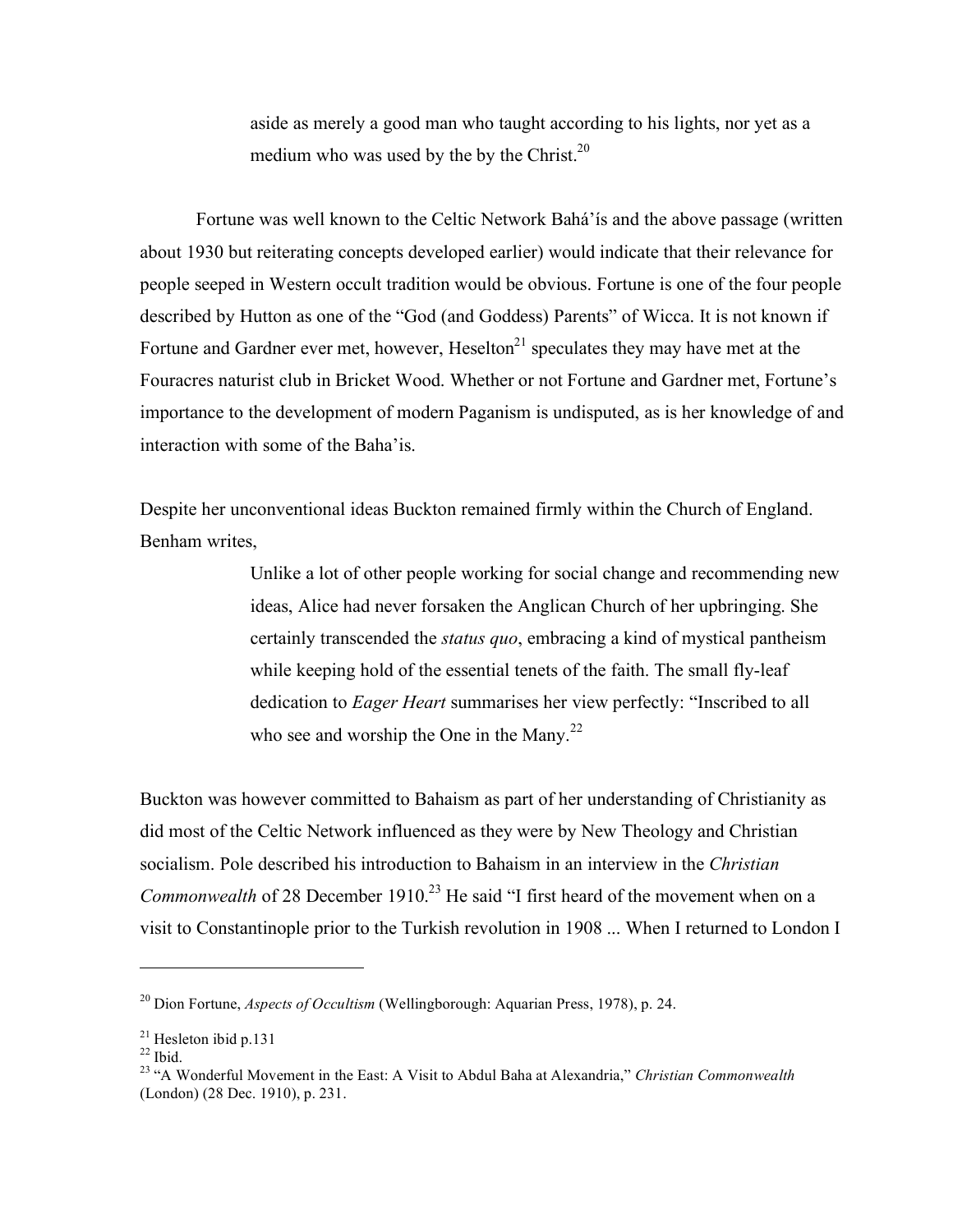found very little was known about the movement and I determined to visit 'Abdu'l-Bahá." Pole goes on to reinforce his point "And it is extraordinary that so little should be known of the movement in England." What is significant about this passage is the fact that as far as Pole was concerned Bahaism was virtually unknown in England when he discovered it in Constantinople in 1908. Pole was known to Buckton, Campbell and Wilberforce from mid 1907, clearly none of them knew about Bahaism at that time. Consequently it can be asserted with confidence that Pole and his Celtic Network were well established prior to their discovery of Bahaism. This means that they found relevance in their understanding of Bahaism by fitting it into established ideas about religion, mysticism, spiritualism and the role of the spiritual in history.

Superficially there would seem little common ground between the Baha'i Faith and Wicca in terms of beliefs, however the appended table indicates some areas of overlapping interest.

#### Summary

Whilst some of the interplay between the Baha'i Movement and the circle around Gardner could be dismissed as generalised and simply part of a vague "alternative religion" milieu, there are some significant overlaps. In some ways the Celtic Network Baha'is could be considered more the forerunners of the modern Pagan movement that of the modern Baha'i Faith. Their interest in the Western occult tradition albeit in their case from a generally Christian perspective, is still central to today's Wiccans and Pagans, whilst it is hardly present at all in Baha'i circles. Pole chose to withdraw from the Baha'i community in 193x and although Buckton and Schepel remained members until their deaths, they were inactive.

The Baha'is were becoming increasingly inward looking, as early as 1935 Baha'is in the USA were told to leave "non-Baha'i Religious Organisations"<sup>24</sup> in a letter dated February 1957 Shoghi Effendi requested Baha'is withdraw from Masonic orders and other secret

<sup>&</sup>lt;sup>24</sup> Letter from Shoghi Effendi to the NSA of USA & Canada Lights p.424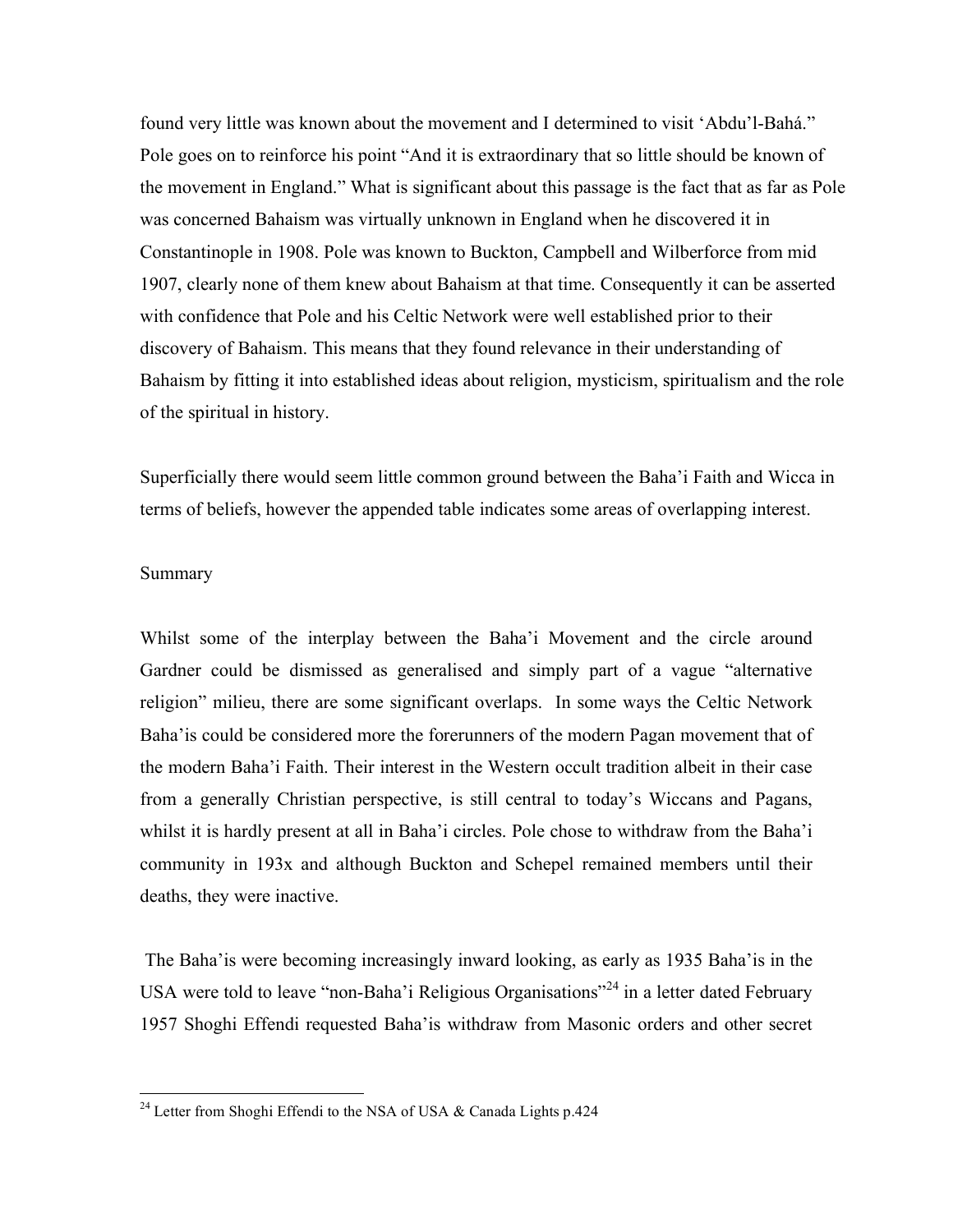societies<sup>25</sup>, he further stated that "A Baha'i cannot at the same time be a Theosophist<sup>26</sup>". Baha' is had been required to terminate church affiliation<sup>27</sup> and to leave "Spiritist" groups<sup>28</sup>, furthermore in 1955 Shoghi Effendi<sup>29</sup> reinforced earlier prohibitions on political involvement, calling for Baha'is to "refrain from associating themselves … with the political pursuits of their respective nations", membership of political parties was not allowed and voting in elections limited to voting for individuals rather than parties. Although political quietism had been part of Baha'i Teaching from the earliest days in Iran, it would not have pleased some of the early British Baha'is who were involved in women's' suffrage issues. This was a closing down of networking and consequently a reduction in contextualisation of relevance. The Baha'i Movement had shared its members with the Theosophical Society, Masonic Lodges, Churches and the Independent Labour Party, the emergent Baha'i Faith was to stand aloof from such diverse organisations.

That the Bahá'ís had declined numerically is clear from the recollections of Philip Hainsworth (1919-2001) who became a Bahá'í in 1937. "I came across some old records and was able to work out that there could only have been eighty registered believers in England, and none in the whole of Ireland, Scotland and Wales at the time I became a Bahá'í."<sup>30</sup> This would be substantiated by the *Bahá'í Journal* of February 1938 which lists only thirty-five "isolated believers," that is Bahá'ís outside of the two towns of London and Manchester, which had functioning assemblies.

In 1951 when Gardner founded his own coven Hainsworth quotes the 1951 National Spiritual Assembly's Report to Convention "there were 274 voting believers of which 55 were of Persian origin", he then points out "This meant the community had increased its numbers threefold in a decade, the Persian element being 20 per cent."<sup>31</sup> The reason for this growth spurt was that after a protracted period of stagnation the British Baha'is had

<sup>&</sup>lt;sup>25</sup> Letter from Shoghi Effendi to an individual believer February  $17^{\text{th}}$  1957, Lights p.421/2<br><sup>26</sup> Letter from Shoghi Effendi to the NSA of India June 28<sup>th</sup> 1950, Lights p.423<br><sup>27</sup> Letter from Shoghi Effendi to the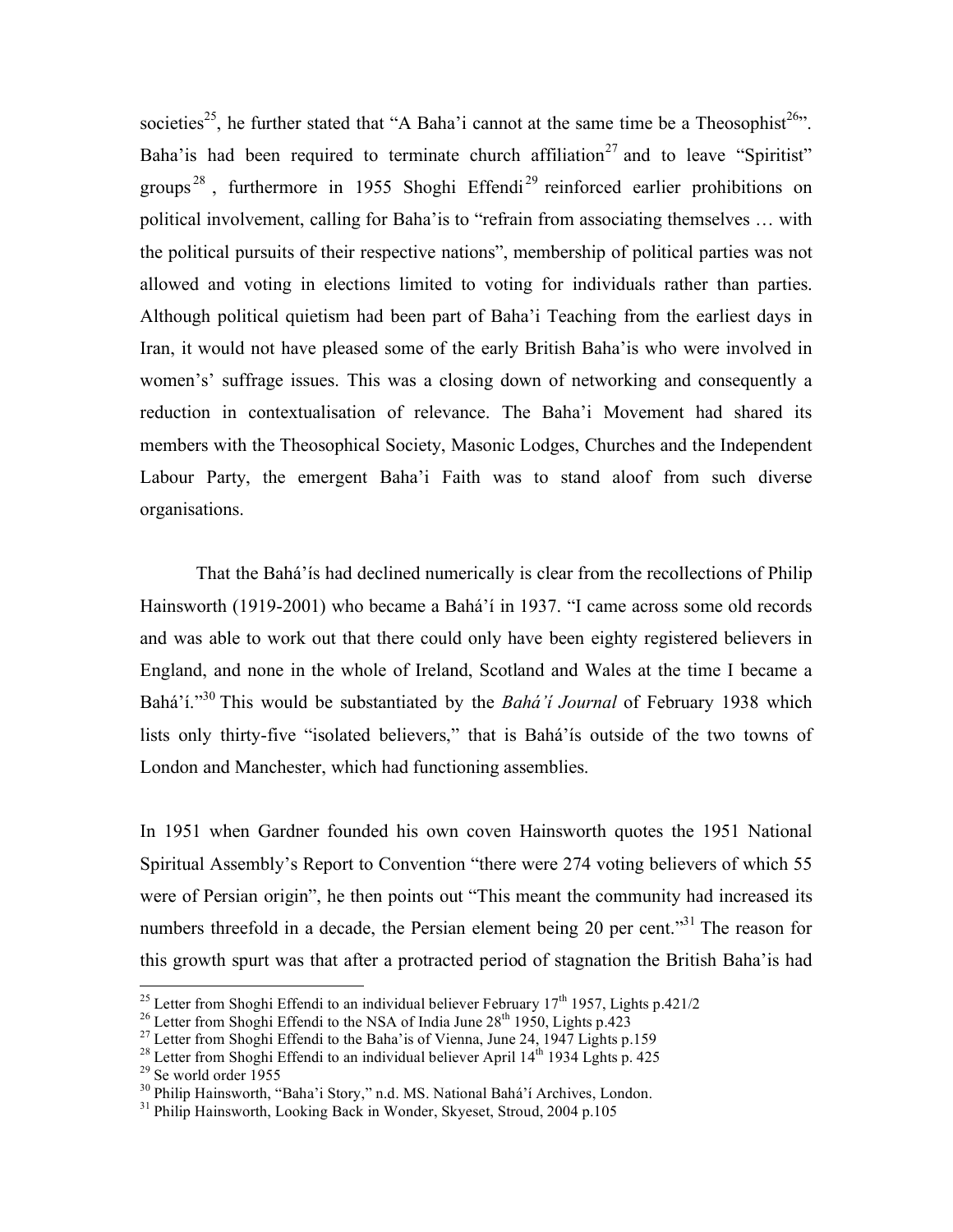embarked upon the first of a series of strategic plans for growth. Both Wicca and Baha'i were on the cusp of making the change from a supplementary religious movement to an independent religious tradition. Superficially the Baha'is with their centralised administration and international structures based upon clearly defined beliefs looked the more likely to make the transformation than the two small groups around Gardner and his book. However, fifty years later when the UK Census asked questions about religion for the first time, the Baha'is after half a century of tirelessly "teaching the Faith" numbered only 6,000 while the assorted Pagans could muster  $100,000^{32}$  with no effort at proselytizing at all – which leads to the second question addressed by this paper – how were the Pagans so much more relevant.

#### **Part Two**

To attempt an overall comparison of Baha'i and Pagan development in the second half of the twentieth century would require a study much larger than this, consequently only two issues will be scrutinised. The two issues are "Women" and "The Environment", both are important to Pagan and Baha'i world views.

#### **Women – the Divine Feminine**

Both Pagans and Baha'is reject a patriarchal, masculine God, in the case of Pagans whilst there are differing opinions about the nature of the divine, the centrality of a goddess to Wicca was ensured by Gardner's recounting of "The Myth of the Goddess"<sup>33</sup> and his description of the Drawing Down the Moon ritual. Gardner's work was not isolated but drew heavily upon the work of a number of anthropologists who had hypothesized that prior to the arrival of Christianity all of Europe had worshipped a single great goddess. Whilst this theory was popular in the early twentieth century no witch trail cited worship of a goddess in evidence. It does not therefore appear to be a factor earlier than the  $19<sup>th</sup>$  $/20<sup>th</sup>$  centuries, however this feminising of the deity was to prove exceptionally important in the production of relevance for feminists.

In the Baha'i Writings Baha'u'llah refers throughout to The Holy Maiden, who represents the remembrance of God. The Holy Maiden is an undoubtedly female symbol.

 $32$  The Pagan Federation claim as many as 240,000 Pagans making Paganism the eighth largest and fastest growing religion in the UK. <sup>33</sup> *Withcraft Today* p.41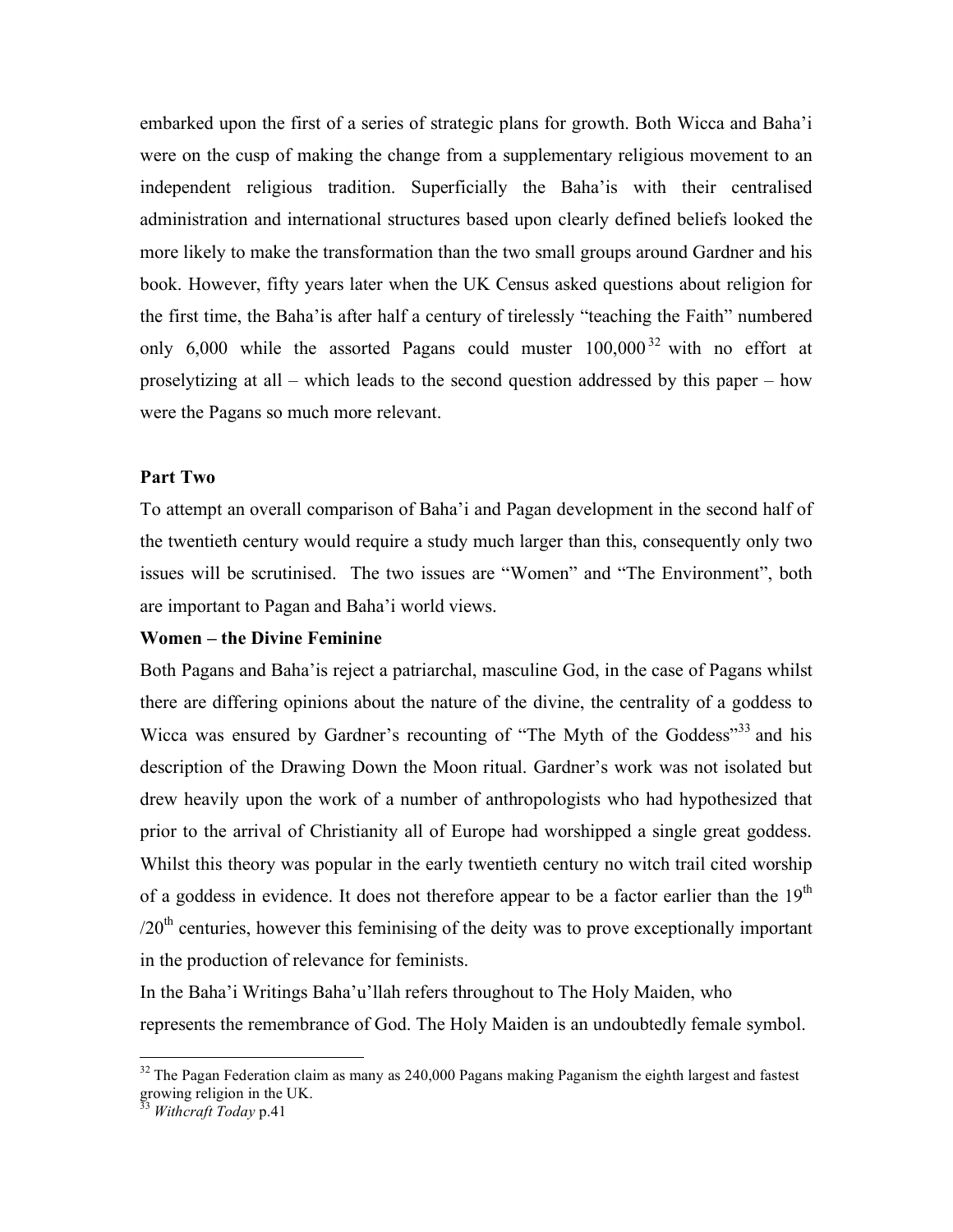She is sometimes represented as a bride of either the Báb or Bahá'u'lláh, such as in the *Hidden Words*.<sup>(11)</sup> Many of the references to her appear in texts that are still untranslated into English. A number of these references to "maids of Heaven" might be analogous with the "black eyed maidens" of the Qu'rán, but the parallel is probably only superficial. The Maid of Heaven, or Holy Maiden, plays an especially important part in Bahá'u'lláh's visionary, allegorical writings during His stay in Baghdad.

Bahá'u'lláh states that He had a vision of the Maiden whilst imprisoned in the Black Pit in Tehran during 1852-3. He recounts the vision in the "Sura of the Temple,"

While engulfed in tribulations I heard a most wondrous, a most sweet voice, calling above My head. Turning My face, I beheld a Maiden - the embodiment of the remembrance of the name of My Lord - suspended in the air before Me. So rejoiced was she in her very soul that her countenance shone with the ornament of the good-pleasure of God, and her cheeks glowed with the brightness of the All-Merciful. Betwixt Earth and Heaven she was raising a call which captivated the hearts and minds of men. She was imparting to both My inward and outer being tidings which rejoiced My soul, and the souls of God's honoured servants. Pointing with her finger unto My head, she addressed all who are in Heaven and all who are on Earth saying: "By God! This is the best beloved of the worlds, and yet ye comprehend not. This is the Beauty of God amongst you, and the power of His sovereignty within you, could ye but understand." $(12)$ 

The Maid of Heaven thereafter appears as a personification of the spirit of God throughout Bahá'u'lláh's writings. She next appears in the "Ode of the Dove," a two thousand verse poem which Bahá'u'lláh wrote at the request of Kurdish divines. The poem is about the relationship between the Manifestation of God and the Most Great Spirit. It takes the form of a dialogue between Bahá'u'lláh and the Holy Maiden. Bahá'u'lláh praises and glorifies the Holy Maiden and dwells on His past sufferings, He speaks of His loneliness and grief, whilst affirming His resolution to continue with His ministry $\frac{(13)}{2}$ 

The "Tablet of the Maiden" continues this theme. Again, two figures appear in the drama: Bahá'u'lláh, as the Supreme Manifestation of God, and the Holy Maiden, symbolising some of the attributes of God previously hidden from humankind. In the course of the dialogue between the two, Bahá'u'lláh recounts His afflictions and describes the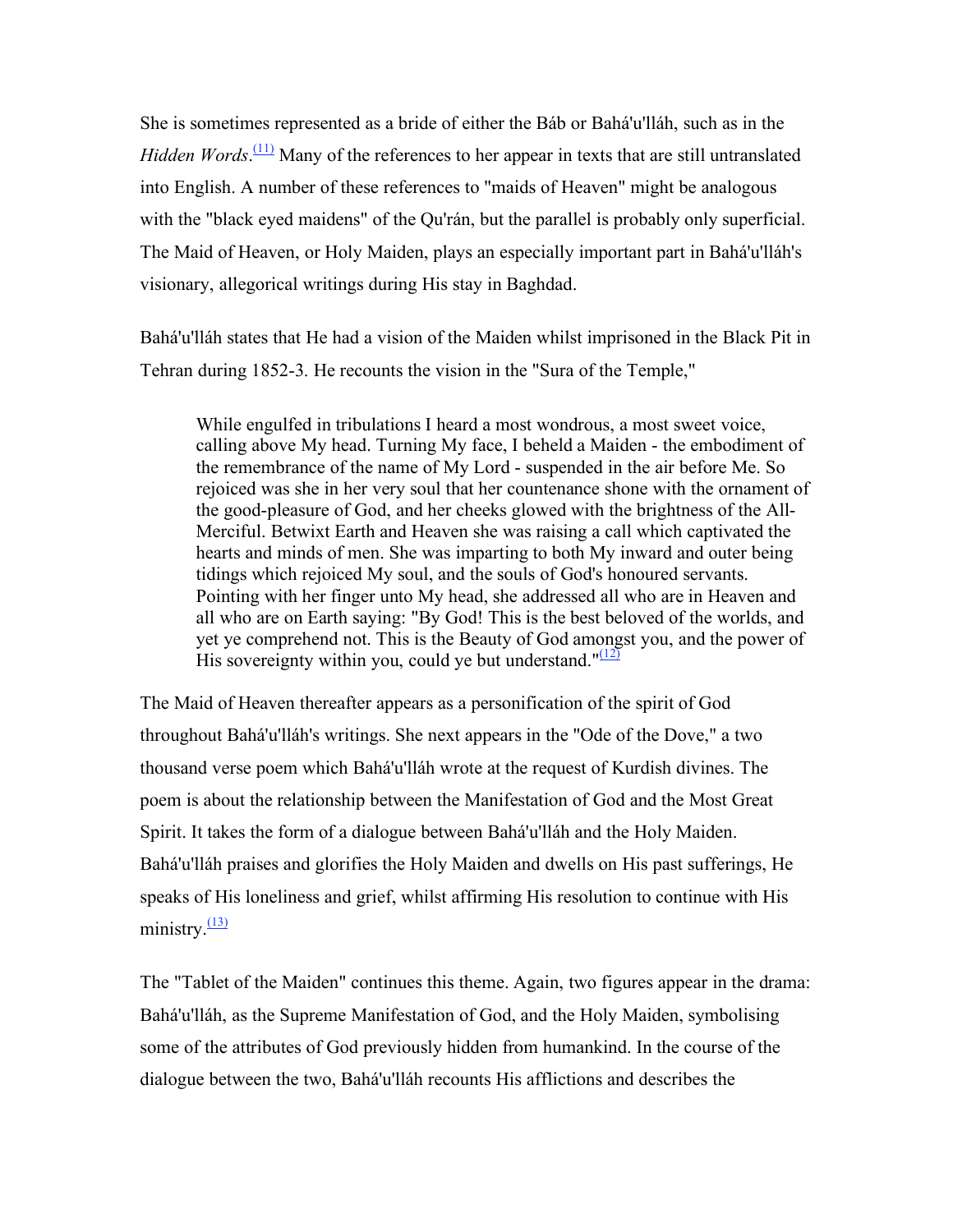uniqueness of His station.<sup> $(14)$ </sup> Other tablets from this period, such as the "Tablet of the Deathless Youth," and the "Tablet of the Wondrous Maiden," also contain the symbolism of the Holy Maiden. All convey the glad tidings of the new revelation in highly allegorical language, with the symbol of the Holy Maiden representing the spirit of God.<sup>(15)</sup> None of them have been translated into English; English-speakers find the most familiar references to the Holy Maiden in the *Hidden Words* (Persian number 77) and "The Tablet of the Holy Mariner."

In the night-season the beauty of the immortal Beauty hath repaired from the emerald height of fidelity unto the Sadratu'l-Muntahá<sup>(16)</sup> and wept with such a weeping that the concourse on high and the dwellers of the realms above wailed at his lamenting. Whereupon there was asked why the wailing and weeping? He made reply: as bidden I waited expectant upon the hill of faithfulness, yet inhaled not from them that dwelt on the earth the fragrance of fidelity. Then summoned to return I beheld, and lo! certain doves of holiness were sore tried within the claws of the dogs of earth. Thereupon the Maid of Heaven hastened forth unveiled and resplendent from Her mystic mansion, and asked of their names, and all were told but one. And when urged the first letter thereof was uttered, whereupon the dwellers of the celestial chambers rushed forth out of their habitation of glory. And whilst the second letter was pronounced they fell down, one and all upon the dust. At that moment a voice was heard from the inmost shrine: "Thus far and no farther." $(17)$ Later works such as the "Súratu'l Bayán," revealed in 1873, are rather different in style

from Bahá'u'lláh's Baghdad writings. Lamentation and torment are replaced by triumph and glorification of a new revelation.

Step out of thy Holy chamber, O Maid of Heaven...drape thyself in whatever manner pleaseth Thee.... Unveil Thy face, and manifest the beauty of the black eyed damsel....<sup>(18)</sup>

I am the Maid of Heaven, the offspring begotten by the Spirit of Bahá....<sup>(19)</sup>

#### **The Role of Women**

One of the poems of Tahirih that celebrates life and a time of renewal may actually have been written on Naw-Ruz. She refers to the day in the poem:

Sleeper!

Sleeper! Wake up now! Your lover is here! Get up, and brush the cobwebs off your hair.

Now your sweet love has come with love for you. Wake up, dead lover! Your loved one is here.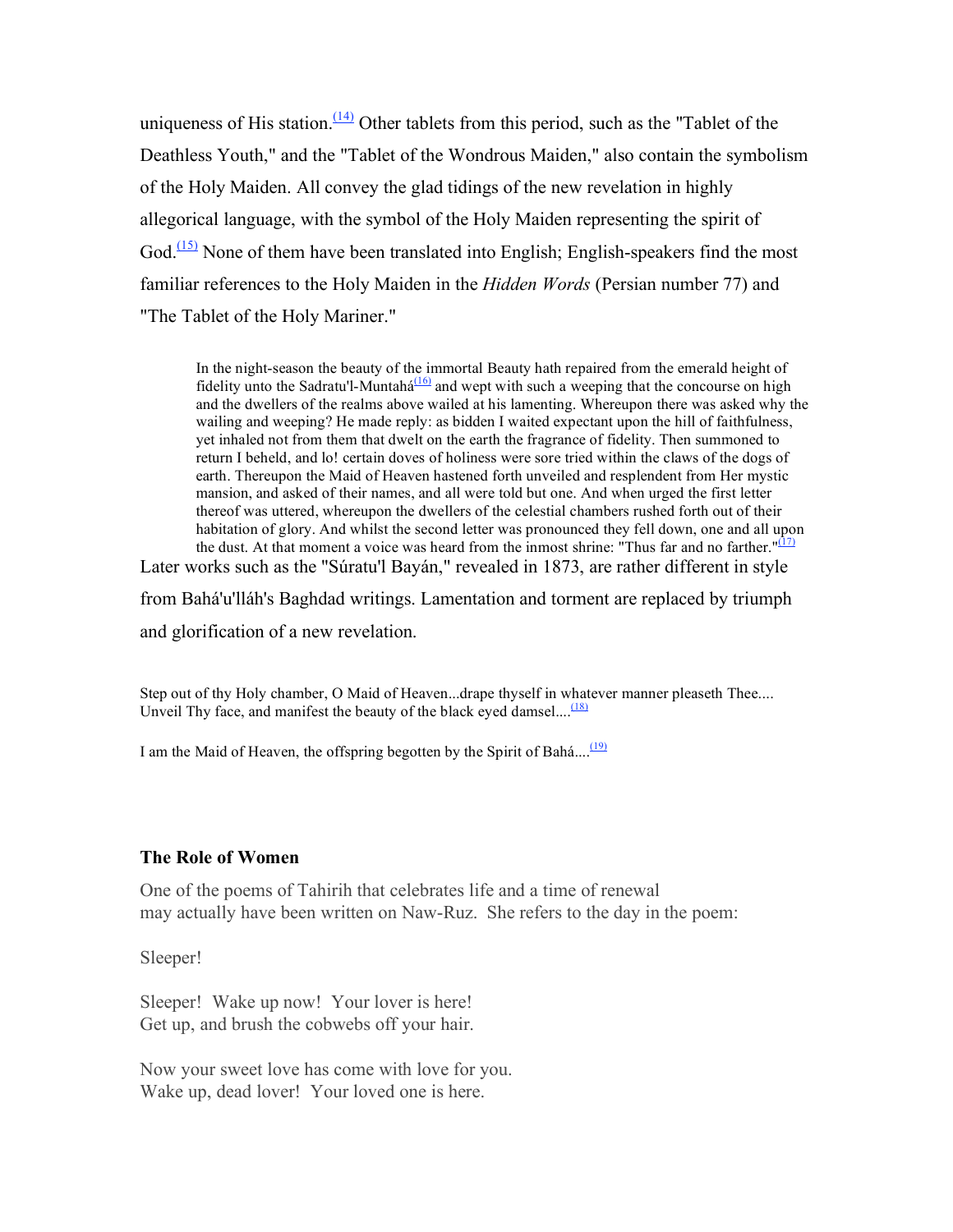The doctor of mercy stands by your bed. Get up! Get up! No more grief, no more tears!

You-still cold from your long separationwill now embrace your love! That much is clear!

So wan, so worn, and wasted by the Fall-Get up! Get up! At last the Spring is here.

It's New Year's Day. Life is calling for you. Rise up, you corpse of every dead, past year!

(trans. by Amin Banani and Anthony A. Lee, see *Tahirih: A Portrait in Poetry*)

## **Feminism**

The first phase of feminism is usually related to the struggle for suffrage for women and amongst the early British Baha'is Women's suffrage was an important issue; numerous members of the group can be identified as active in the suffrage movement. The best known from the Bahá'í point of view of the suffragists is Lady Sarah Blomfield. Both she and her daughters were involved with the WSPU. In 1914 as part of a mass protest against force-feeding of prisoners, Mary Blomfield (Mary Basil Hall) used her presentation at court to address the king; H. R. H. George V. Christabel Pankhurst describes it thus:

> A deputation to the King did enter Buckingham Palace after all and the King heard our petition. The deputation consisted of one girl, Mary Blomfield, daughter of Sir Arthur Blomfield, a friend in his day of King Edward, and granddaughter of a Bishop of London. As Mary Blomfield, at her presentation at Court, came before the King, she dropped on her knee, with her sister Eleanor standing by her, and in a clear voice claimed votes for women and pleaded: 'Your Majesty, stop forcible feeding.'<sup>34</sup>

 <sup>34</sup> Christabel Pankhurst, *Unshackled: The Story of How We Won the Vote* (London: Cresset Women's Voices, 1987), p. 277.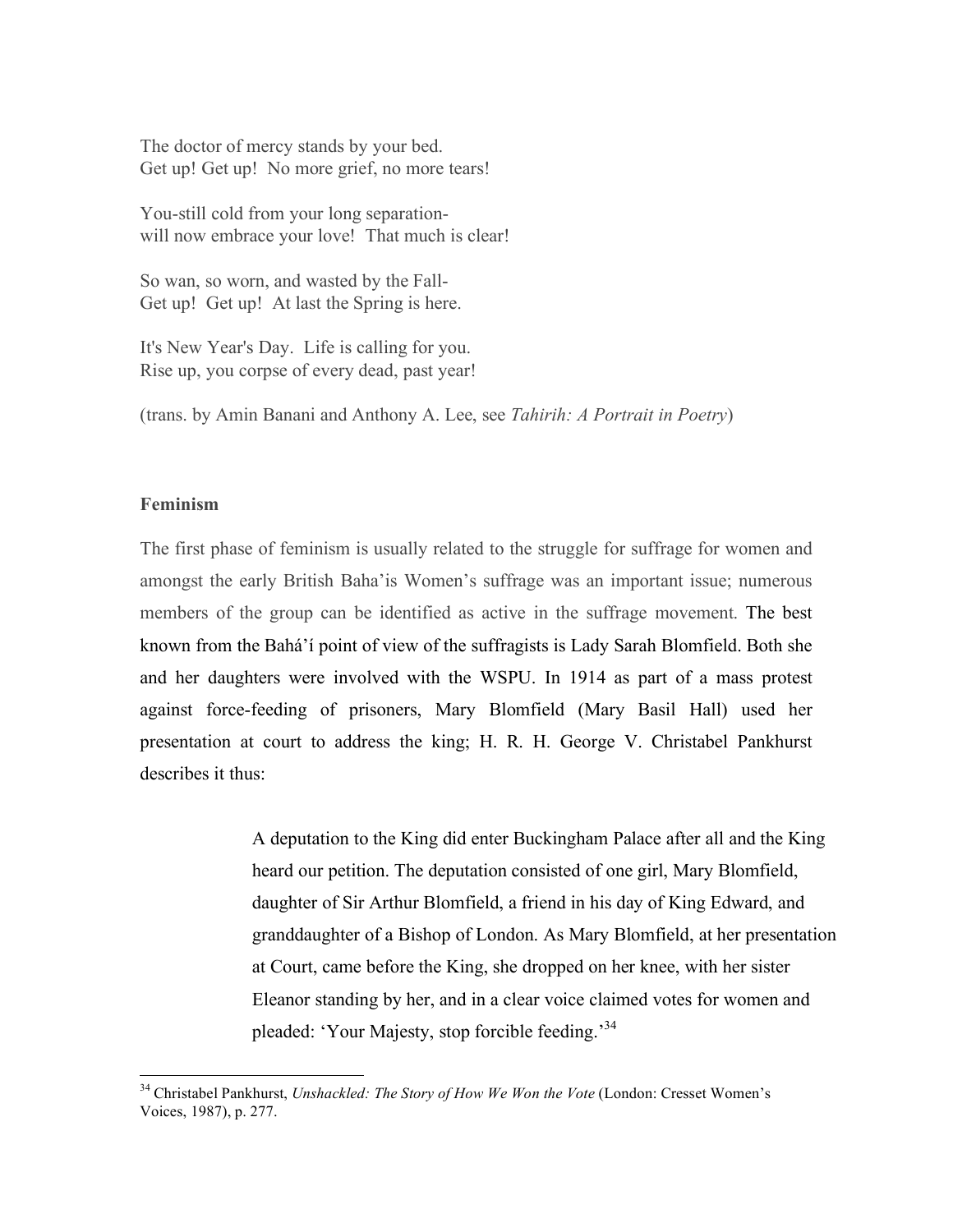Her sister, Sylvia also mentions the incident and refers to Lady Blomfield and her involvement with the Bahá'ís, neither of which seem to impress her overmuch,

> At a Court function afterwards, Mary Blomfield dropped on her knees before the King and cried "For God's sake, Your Majesty, put a stop to forcible feeding!" She was hurried, as the *Daily Mirror* put it, from "the Presence," which, so the public was relieved to learn, had remained serene. Lady Blomfield intimated to the Press her repudiation of what her daughter had done Lady Blomfield had been enthusiastic for militancy of the most extreme kind, so long as it was committed by other people's daughters. She had come to me at a Kensington WSPU "At Home," shortly after my release in 1913, expressing her delight that 'Abdu'l-Bahá, of whom she was proud to call herself a follower, had spoken with sympathy of the Suffragettes; he had suffered forty years imprisonment, she told me ecstatically, for preaching the unity of all religions and the brotherhood of man. Under his teaching she had lost all regard for the pomps and vanities of earthly existence.<sup>35</sup>

Also involved with the WSPU was Elizabeth Herrick (1864 - 1929). In an unpublished and anonymous biography in the Bahá'í archives it is stated:

> Elizabeth Herrick placed herself as a soldier at the disposal of the Pankhursts; one day in obedience to orders went into Kensington High Street with a little hammer and broke a window. She spent her birthday that year in Holloway Prisons and when she came out her business was ruined. She had again flung material success to the winds for the sake of a spiritual idea.<sup>36</sup>

 $\overline{a}$ 

<sup>35</sup> E. Sylvia Pankhurst, *The Suffragette Movement: AN Intimate Account of Persons and Ideals* (London: Virago, 1977), p. 554.

<sup>&</sup>lt;sup>36</sup> "Biography of Elizabeth Herrick," n.d. MS. National Bahá'í Archives, London.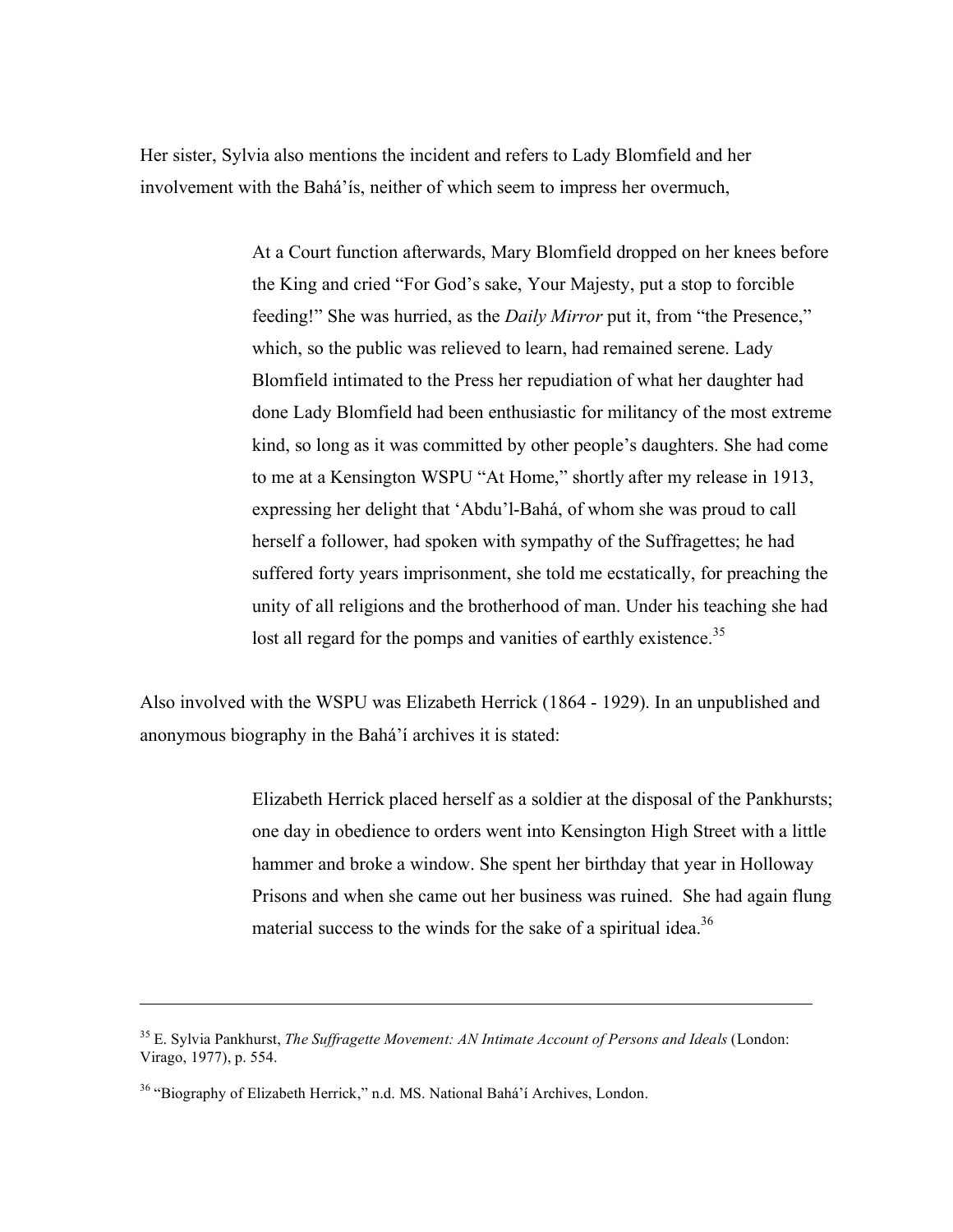Herrick's involvement with the WSPU is confirmed by mention of her imprisonment for two months hard labour in the suffrage periodical *Votes for Women.* The sentence was light because the damage inflicted on the windows of a government building was worth "not more than a few shillings."<sup>37</sup> She is also referred to under her professional name of "Madame Corelli" donating hats to WSPU fund raising sales from 1911 onward.

Another important link between Bahaism and feminism was Charlotte Despard. Mrs. Despard, during her long and eventful life embraced every radical cause from vegetarianism to women's suffrage, from Sinn Fein to sandal wearing.<sup>38</sup> It is a mark of her farsightedness that most of the causes she espoused, with the possible exception of sandal wearing, have either been won or are now seen as mainstream. It is not known when she first became involved with the Bahá'í Movement, or through whom, but her path crisscrossed that of others involved in the Movement again and again. Between 11 and 26 August 1911, she addressed a Theosophical Society summer school, on "Some Aspects of the Women's Movement." Wellesly Tudor Pole was also there, his topic -- "Bahaism." In September 1911 the Women's Freedom League newspaper *The Vote* ran a three part article by Despard entitled "A Woman Apostle in Persia"<sup>39</sup> but this account of Táhirih, significantly, does not describe her as a suffragette. She addressed a meeting at the Clifton Guest House, owned by the Pole family and where 'Abdu'l-Bahá would stay when in Bristol, on Friday 15 March 1912. Her subject was the Women's Movement. <sup>40</sup> The fourth International Summer School organized by *The Path* advertised Sir Patrick Geddes (1854-1932), (who would play an important role in 'Abdu'l-Bahá's visit to Edinburgh) Despard and Stapley as speakers was adverised in the *Christian Commonwealth* on 12 July 1912. A prominent supporter of the WFL was Reginald Campbell, the minister of the City Temple, who wrote a pamphlet for the WFL. The publication of his church *The Christian Commonwealth* frequently carried reports

 <sup>37</sup> [Title of article], *Votes for Women* (London) [issue no.] (15 March 1912), [p. ?]

 $38$  Despard's sandals were made by Edward Carpenter (1844-1929), the writer on, amongst other issues, homosexual rights. He also wrote about Baha'ism in *Pagan & Christian Creeds* (New York: Harcourt, Brace and Howe, 1920).

<sup>&</sup>lt;sup>39</sup> Charlotte Despard, A Woman Apostle in Persia," *The Vote* (London) (30 Sept., 7 Oct., and 14 Oct. 1911).

<sup>40</sup> "Mrs Despard at Clifton," *Christian Commonwealth* (London) (27 March 1912), p. 428.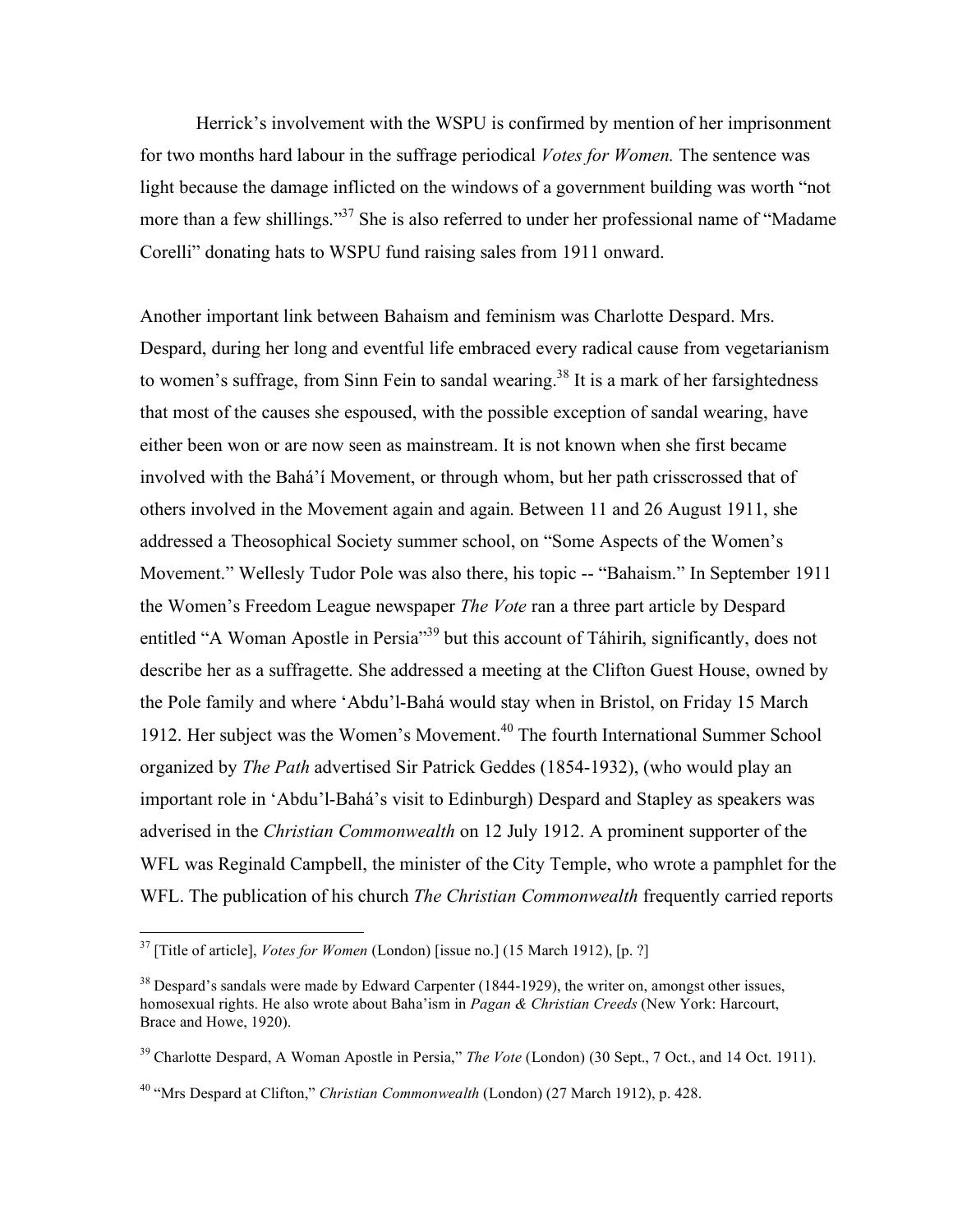of WFL activities and advertisements and vice versa. A number of other people within the Bahá'í circle can be connected to the suffrage and feminist movements. Wellesley Tudor Pole's Clifton oratory was visited by a number of leading suffragettes including Annie Kenny and Emmeline Pethick-Lawrence (1867-1954).<sup>41</sup> Mary Allen, the elder sister of Janet and Christine Allen, who with Kitty Tudor Pole formed the triad of maidens around the vessel in the oratory was deeply committed to the WSPU. She was imprisoned and went on hunger strike for political prisoner status. Constance Elizabeth Maud who wrote a book about the Bahá'ís entitled *Sparks among the Stubble*, also wrote about the suffrage cause in a book called *No Surrender*.

When the struggle for the vote was won for the most part feminism declined as a political and social force, at the time of Gardner's publication (1954) the role of women was perhaps more firmly entrenched as home maker and wife than at ant other time in the twentieth century. Whilst Wicca produced numerous influential female figures most notably Doreen Valiente (1922 – 1999), Sybil Leek (1917 – 1982), and Maxine Saunders none of these were overtly feminist, in fact despite the importance of the goddess(es), the role of high priestess and the traditional identification of the term "witch" with women, the early Gardnarians seem apolitical and if anything slightly right of centre. By the 1950's the Baha'is in Britain were consumed with the campaign to spread the Baha'i Faith throughout Africa, their teachings were mainly promoted in the form of a number of social principles, including racial and sexual equality. The number of women dominating the leadership and the community began to decline and it was single men and couples who would "pioneer" to Africa.

The Second Phase of Feminism is usually dated from the mid 1960's, in the United States the publication of Betty Friedan's *The Feminine Mystique* in 1963 might be argued to signal the start of the Women's Liberation Movement against the backdrop of the Civil Rights and Anti Vietnam War demonstrations. This second wave of feminism involved not just legal rights but raised the issue of the relationship between the personal and the political. In the British Isles it can be dated from the 27 and 28 February and 1 March

 <sup>41</sup> Patrick Benham, *The Avalonians* (Glastonbury: Gothic Image, 1993), p. 109.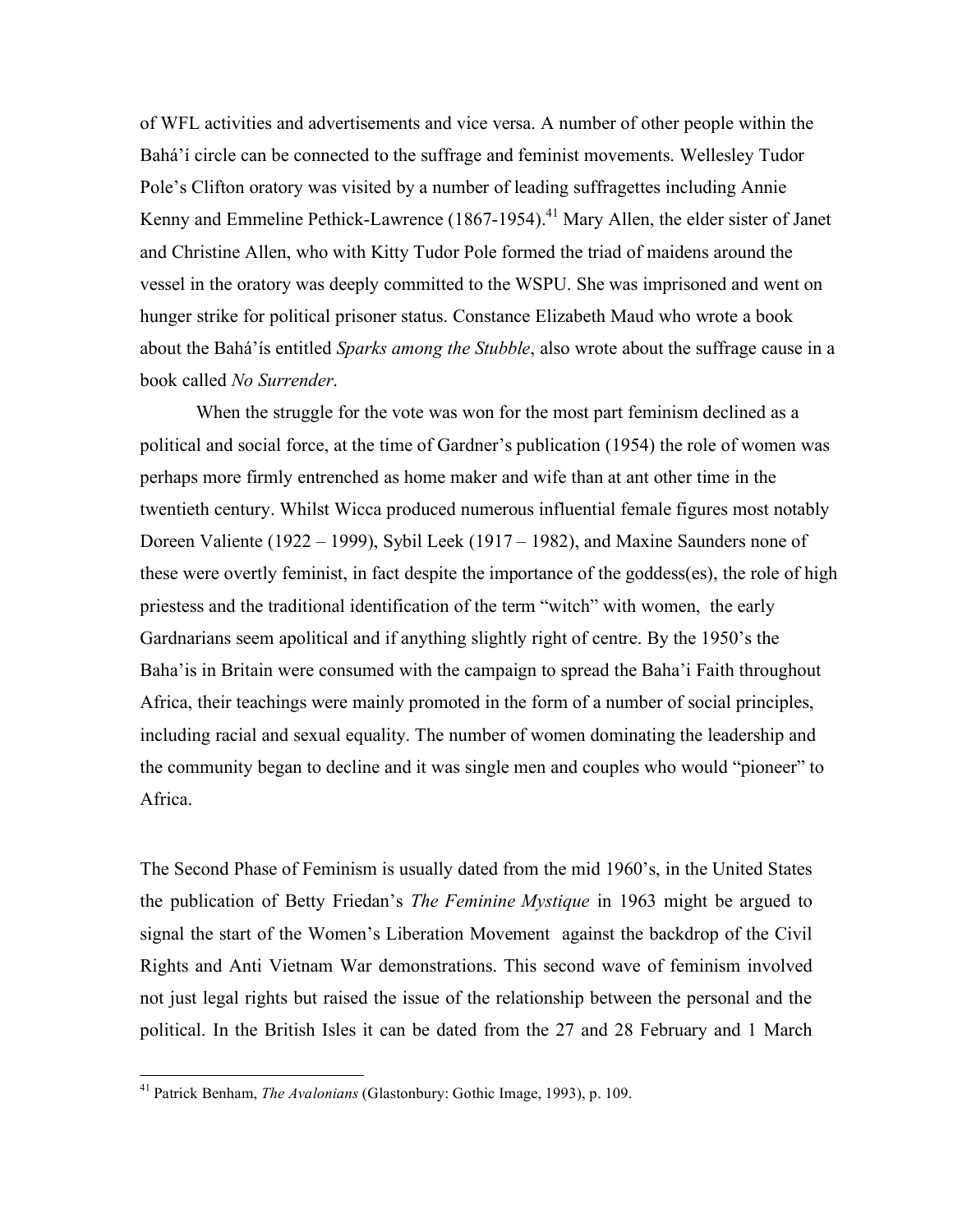1970 when women's groups from around the country met at the first National Women's Liberation Conference at Ruskin College, Oxford to discuss the challenges facing women and the liberation movement and to work out a series of demands. Later in 1970 the newly formed Women's National Co-ordinating Committee announced the resulting four basic demands: *Equal pay, Equal education and job opportunities, Free contraception and abortion on demand* and *Free 24-hour nurseries.* The movement's demands were printed on banners and on a petition handed to the prime minister on 6 March 1971 when 4000 marched through London on the movement's First International Women's Day march. Over the next decade there would be significant legislative changes, the Equal Rights Act, Equal Pay Act, however, the whole role and status of women came under scrutiny, sex, sexuality, contraception, abortion and ultimately spirituality.

One of the most esteemed theorists of the roots of women's oppression was Frederick Engles who had argued in *Origins of the Family, Private Property and the State* that an early stage of human social development was "primitive communism" a hunter gatherer society in which women took an equal role with men, before the development of private property led to patriarchy. This hypothesis gave a respectable revolutionary veneer to Murray's matriarchal goddess society and a number of Marxist historians incorporated elements of her work into their own. Two highly influential feminist writers Andrea Dworkin and Mary Daly both began to consider the claims of WITCH (Women's International Conspiracy from Hell) a New York group which had published a manifesto in 1968 which stated that witchcraft had been the religion of all Europe before the arrival of Christianity and that for centuries afterwards it had survived amongst the poor. Its suppression could therefore be viewed both in terms of class and in the subjugation of women. Daly and Dworkin repeated these assertions but initially saw witchcraft primarily as an obstacle to the patriarchy rather than a religion<sup>42</sup>. In 1973 a small book, little more than a pamphlet, entitled *Witches, Midwives and Nurses: A History of Women Healers 43* was published, in a single stroke not only was the "wise woman" reinvented as a feminist, but the demonisation of the male dominated medical profession, already distrusted

<sup>42</sup> Hutton p.343 <sup>43</sup> Barbara Ehrenreich & Deirdre English, *Witches, Midwives and Nurses: <sup>A</sup> History of Women Healers* New York*,* The Feminist Press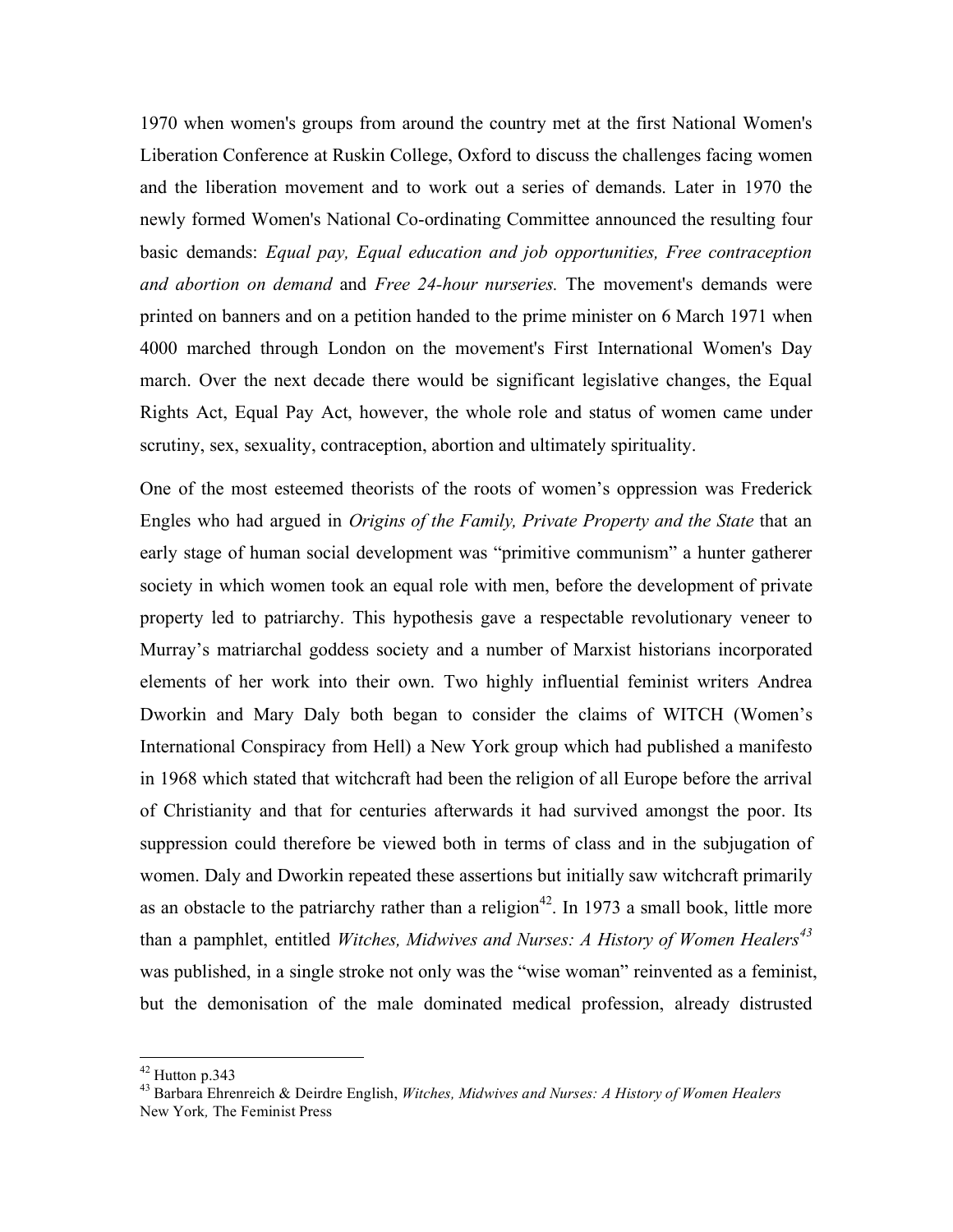because of the abortion debate, was completed. In 1976 Merlin Stone published *When*  God was a Woman<sup>44</sup> restating the great goddess theory and repackaging it for feminist consumption, put very simply feminists found relevance in witchcraft and its suppression, the "Burning Times" might be argued to have a particular relevance for white, middle class women seeking a mantle of victimhood. Wiccans, Pagans and/or witches did not seek out feminism, I have been unable to locate any specifically "feminist" writings from Pagans prior to the publication of Daly's seminal *Gyn/Ecology* in 1978, however the extent of relevance is such that in the 1980's the dominant writers in the field addressed feminism from a Pagan perspective. The first of these was a Hungarian living in the United States and calling herself Zsuzsanna Budapest, and Starhawk a particularly taleneted writer whose book have sold in huge numbers.

Such was the dominance of these Pagan writers that whilst there is a sharp decline in feminist publications generally the women's spirituality genre seems buoyant.

The 1990's saw the emergence of "Feminist Theology" a scholarly development by which various religious traditions fought for the soul of feminism. With a pagan perception of history now firmly entrenched within feminism more traditional religions were forced to make themselves relevant to women's spirituality. Christians, in particular the Anglicans, rallied by success of the Movement for the Ordination of Women attempted to "rediscover" the feminist intentions of the founders of their faith. Biblical tradition and interpretation were reevaluated by scholars such as Phyllis Trible in *Texts of Terror*, while Karen Armstrong and Rosemary Radford Ruether took on Christian history and the Church Fathers, some were apologists like Elaine Storkey, and others like Mary Daly abandoned the Church for the goddess. Overall, although traditional monotheism put up a spirited attempt at feminisation the majority of those in the pews still seem to prefer their religion patriarchal.

The Baha'is had been unable to react to the second wave of feminism in the way they had to the first. The Baha'i teachings on marriage, sexuality, sexual orientation and abortion were well known within the Baha'i community and they did not reflect the thinking of

 <sup>44</sup> Merlin Stone, *When God was <sup>a</sup> Woman*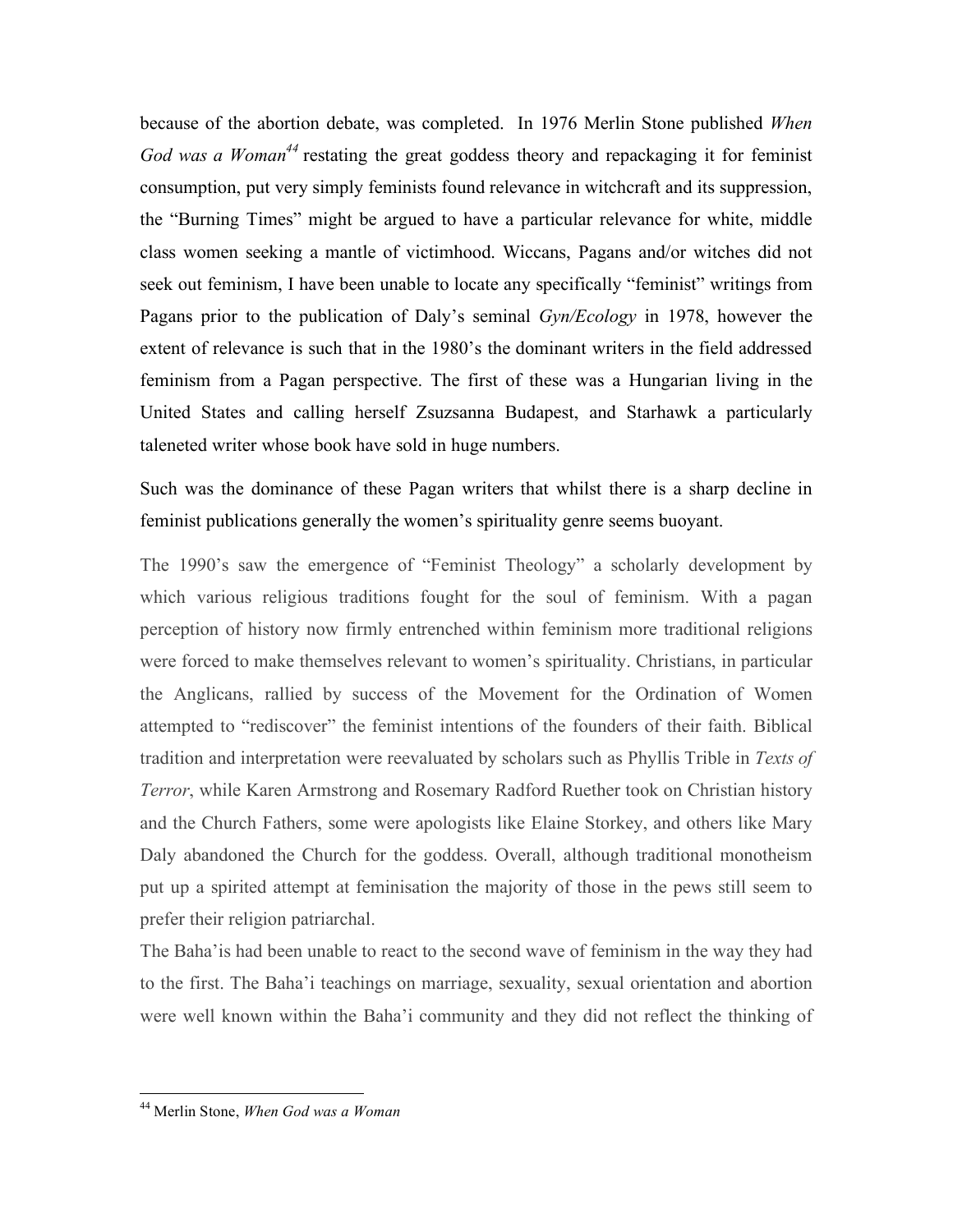the WLM<sup>45</sup>. Whilst individuals might have been initially attracted to the Baha'i Faith's radical sounding social principles, they may have lost interest when they discovered the only acceptable form of sexual expression for Baha'is is within marriage and that marriage is only permissible with parental consent.<sup>46</sup> In 1979 the Iranian Revolution meant that the Baha'is were faced with persecution and uncertainty in the land where their Faith began, many Persian Baha'is fled their homeland and settled in the West, whilst this migration would ultimately bolster the Baha'i communities, an influx of Persian refugees was unlikely to push feminism higher on the Baha'i agenda. The Baha'is did make some attempt to address issues raised by feminist theology, there were, after all fairly well placed with the Holy Maiden iconography, the historic commitment to women's equality and apart from the membership of the Universal House of Justice issue, a good record of women in leadership roles. The ABS Journal xxxx dedicated an issue to feminist theology and whilst a number of interesting articles exist it was of little interest to ordinary Baha'is because it failed to become relevant.

#### **Conclusion**

Over the last half century the Wiccan/Pagan movement has swum with the tide of relevance, while the Baha'is have swum against it, at least in the West. The Pagans have been assisted by the fact that the two most important issues of the last half of the twentieth century have been feminism and the environment, issues which were and are integral to Pagan world view and consequently maximized relevance. The Baha'is have created an exclusivist and highly structured organisation where plans and strategies are relayed through a "top-down" administration with varying levels of success, conversely, the Pagan movement, unconstrained by administration and critical (in some cases) of structures has flourished and become increasingly inclusive. The prohibition on political activism for Baha'is has meant that whilst the widespread acceptance of some of the

<sup>&</sup>lt;sup>45</sup> I have discussed the failure of the Baha'i Faith to address second wave feminism elsewhere, Lil Abdo, "An Examination of Androgyny and Sex Specification in the Kitab-i-Aqdas," Fourth Irfan Colloquium, DePoort Conference Center, Netherlands, November 1994. Lil Abdo, "Possible Criticisms of the Baha'i Faith from a Feminist Perspective," Eighth Irfan Colloquium, Newcastle-upon-Tyne, U.K., December 1995.

 $46$  There is some evidence of short term growth in the Baha'i community in the 1970s, the difficulty appears to have been in retaining rather than attracting converts.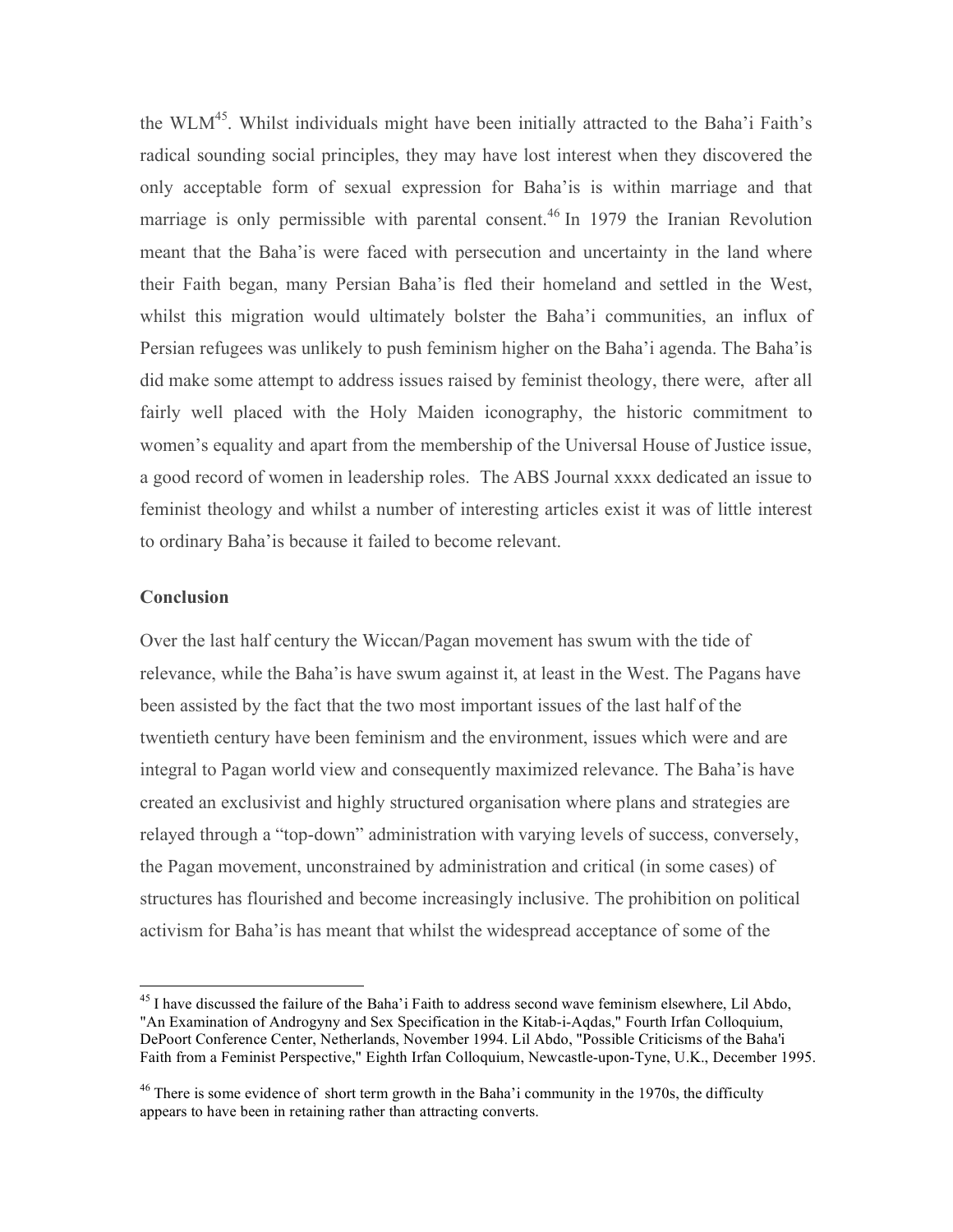Baha'i principles has encouraged growth the inability to be involved in radical movements may have

Only time will tell which is the model of religion for the twenty first century.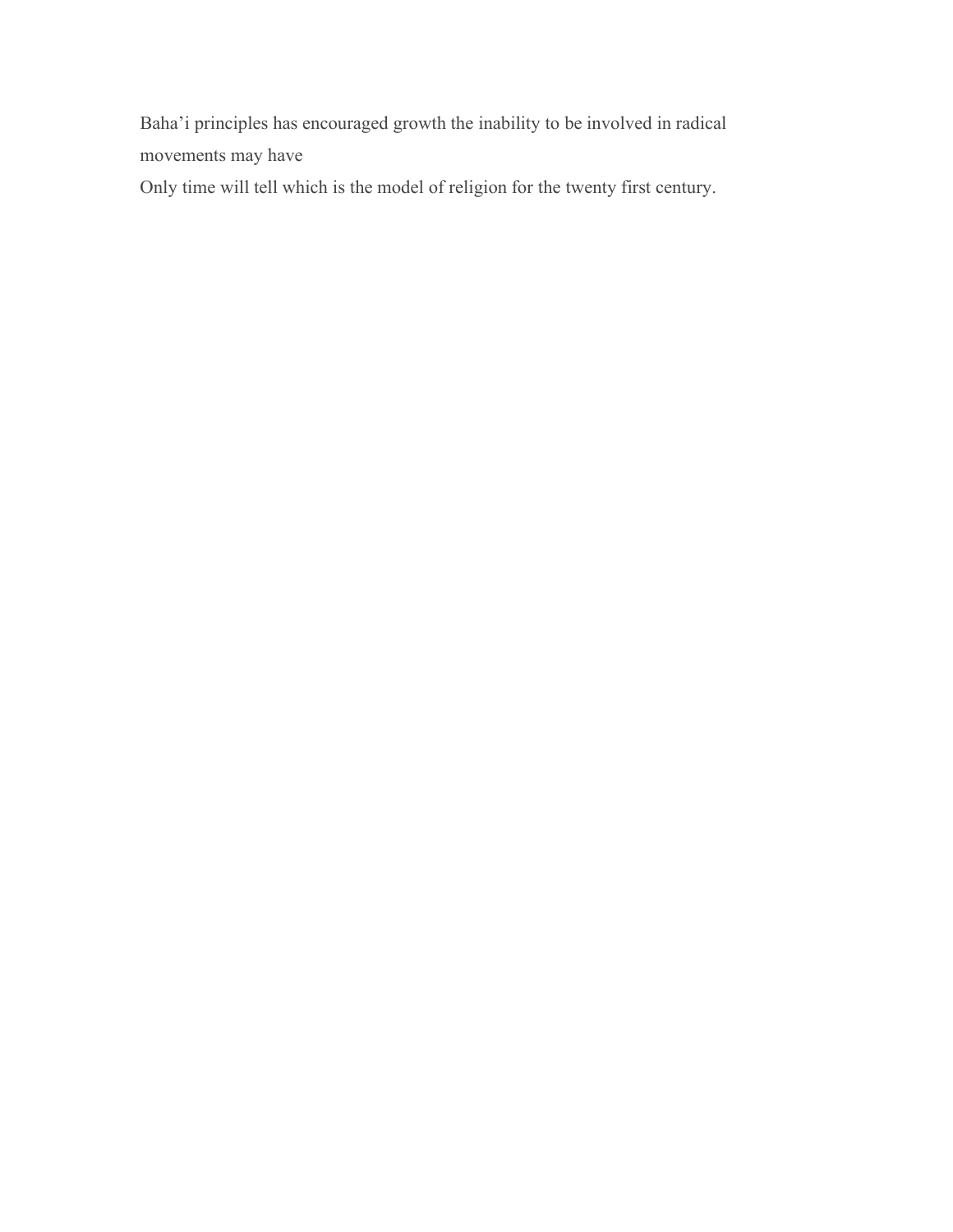| <b>Belief</b>               | The Baha'i Movement                                                                                                                                                                                                                                                                                                                                                                                                           | <b>The Wiccans</b>                                                                                                                                                                                                                                                                                                                                                                                                                                                                                                                                           |
|-----------------------------|-------------------------------------------------------------------------------------------------------------------------------------------------------------------------------------------------------------------------------------------------------------------------------------------------------------------------------------------------------------------------------------------------------------------------------|--------------------------------------------------------------------------------------------------------------------------------------------------------------------------------------------------------------------------------------------------------------------------------------------------------------------------------------------------------------------------------------------------------------------------------------------------------------------------------------------------------------------------------------------------------------|
| God/gods<br>Nature          | Baha' is believe that God is<br>"unknowable" except through<br>His/Her manifestations; in the<br>Baha'i Dispensation the point<br>of Revelation is symbolised by<br>the union of the Holy Maiden<br>and the Deathless Youth.                                                                                                                                                                                                  | The Pagan concept of the Devine is not<br>a fixed one, however, some Pagans do<br>acknowledge a "Great Spirit" or "The<br>One in the Many" more common is the<br>belief in a god $&$ goddess, a duality<br>represented by the Lord & Lady.                                                                                                                                                                                                                                                                                                                   |
| World<br>View               | There is was no particularly<br>overt interest in the natural<br>world amongst the early<br>Baha'is, some were vegetarian<br>and anti-vivisectionist but these<br>were fairly standard views in<br>the radical counter culture of<br>the early twentieth century. No<br>evidence has emerged of any<br>interest in Naturism or nudity of<br>any kind.                                                                         | Gardner was an enthusiastic Naturist<br>and much of his networking was<br>amongst likeminded people. Nudity was<br>central to his understanding of<br>witchcraft. Whilst the insistence on<br>nudity may have declined, the centrality<br>to Paganism of nature and the natural<br>world has been one of the most<br>important factors in the growth of the<br>Pagan movement.                                                                                                                                                                               |
| The Occult/<br>Spiritualism | Universalism – the Baha'i<br>world was based upon the<br>concept of Progressive<br>Revelation, the contention that<br>God reveals to humanity the<br>portion of the Divine Plan<br>humanity is capable of<br>understanding at that point in<br>time.                                                                                                                                                                          | Universalism $-$ the Pagan world view<br>owed much to the work of Margaret<br>Murray and her contention that there<br>had once existed a trans European<br>goddess religion. Furthermore Gardner's<br>interest in ritual weapons was based on<br>his researches in the Far East and<br>Frazer's Golden Bough which sought to<br>explain religious/magical phenomena in<br>a universalistic context.                                                                                                                                                          |
| Self view                   | The teachings of the Bab, the<br>forerunner of Baha'u'llah, was<br>seeped in traditional Islamic<br>magic, His use of talismans and<br>sigils, often in the shape of<br>pentagrams, were the same as<br>those Arab philosophers and<br>occultists expounded.<br>Magic is less prominent in the<br>writing of Baha'u'llah,<br>however, alchemy was listed as<br>a suitable activity for Baha'is.<br>Many early Western Baha'is | The relationship between magic and<br>witchcraft; magic and religion is beyond<br>the scope of this paper, it suffices to say<br>that clearly traditional occultism played<br>a major role in the development of<br>Wicca. Gardner knew Alistair Crowley<br>and it has even been suggested Crowley<br>wrote some of the rituals Gardner would<br>claim to be traditional. Gardner was<br>granted a charter to reform the O.T.O.<br>The Rosicrucian Theatre group included<br>Mabel Besant-Scott, Mabel Besant had<br>abruptly left Co-Masonry to join George |